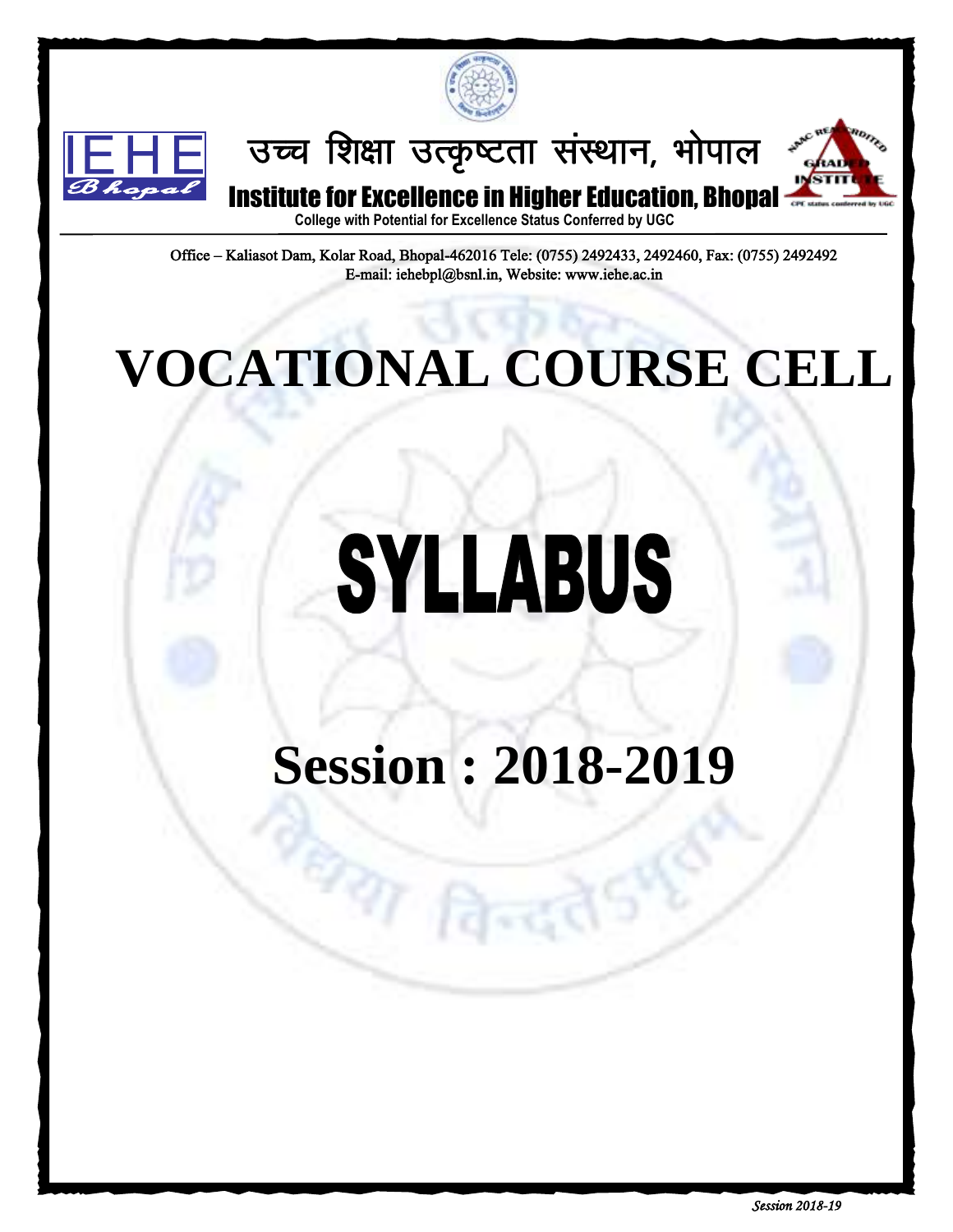# **Diploma in Communicative English (DCE)**

**Paper - I Theory**

#### **A Step towards Writing Effectively**

#### **Module-I Basics of Grammar**

Parts of Speech; Changing the Voice (Active to Passive and Passive to Active); Question Tags, Punctuations; Types of Sentences (Assertive, Negative, Interrogative, Exclamatory)

#### **Module-II Structure and Style**

Paragraph Writing: Major Types of Paragraphs (Descriptive, Narrative, Expository, Persuasive); Précis Writing

Essay/Article Writing (Essay Type Answers or Long Answers are part of our Exams):

Descriptive, Argumentative, Compare and Contrast, Critical

Important Figures of Speech (Simile, Metaphor, Personification, Synecdoche, Metonymy, Anticlimax, Alliteration, Transferred Epithet, Irony, Euphemism, Hyperbole, Oxymoron)

#### **Module-III Strengthening Vocabulary**

Synonyms and Antonyms (Their Meaning and Importance in Writing), Words often Confused, Homonyms and Homophones, Word Formation (By adding Prefix and Suffix), Spelling Rules and Common Spelling Errors

#### **Module-IV Writing Professionally and for Leisure**

Letter Writing: Official, Semi Official, Business, (To) Editor, Informal

Filling Forms, Résumé Writing, Note Making and Taking, Writing a Report, Notice, Circular, Review, Writing Stories, Diary

E-Mails, Blogs, Article for Newspaper or Magazine,

#### **Module-V Writing**

- (A): Letters (Official, Semi Official, Business, (To) Editor, Informal)
- (B): Paragraphs and Essays (as covered in Theory Part), Précis, Reports, Reviews, Stories, Notice, Résumé

(C): Emails, Blogs and Articles

#### **Module-VI Working Knowledge of Common Slangs, Idioms, Proverbs and Foreign Phrases**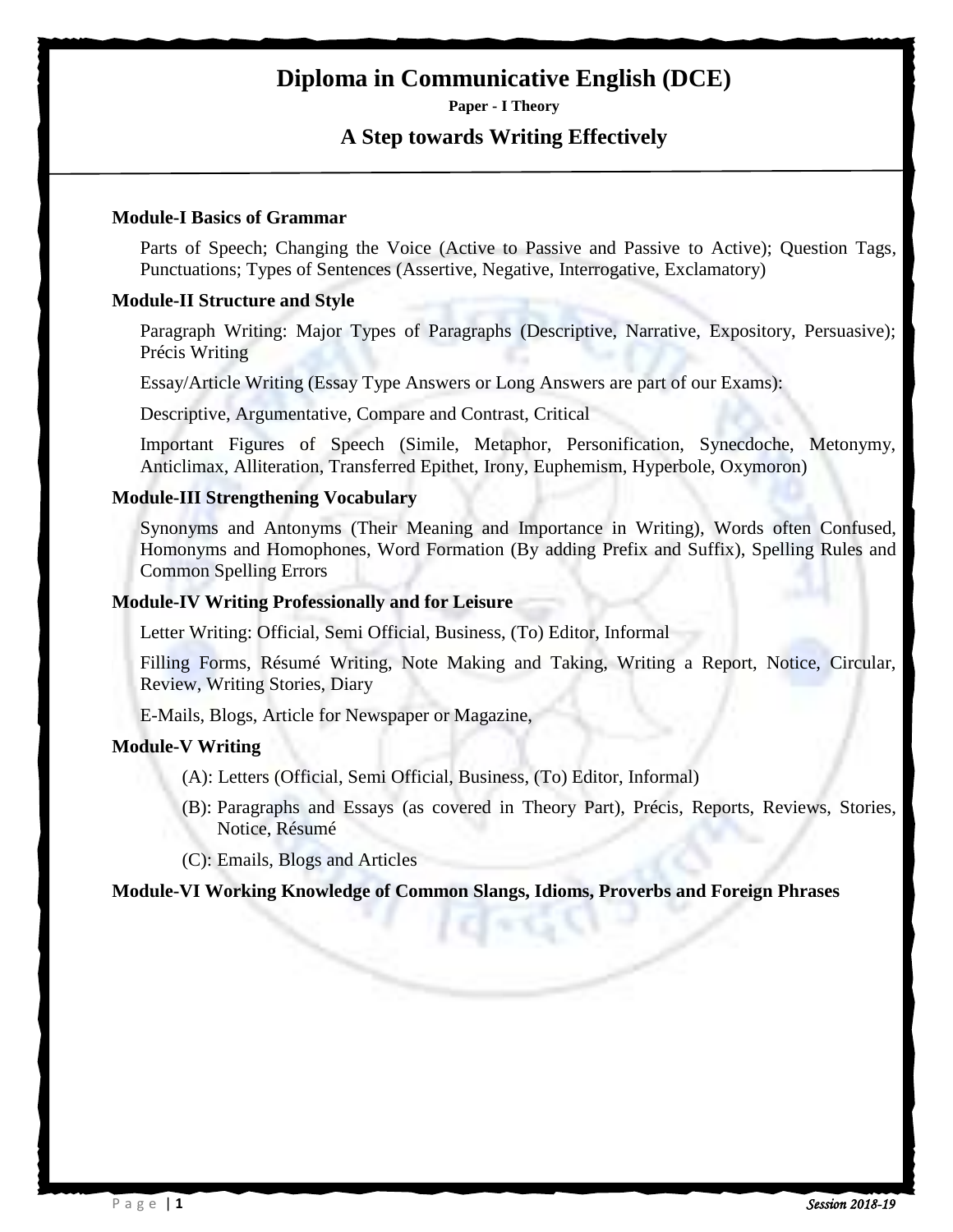# **Diploma in Communicative English (DCE)**

**Paper - II Viva**

#### **Speaking Fluently and Listening Correctly**

#### **Module-I Basic Day to Day Conversations**

Introduction – Self, Others

Language Functions – Greeting, Leave Taking, Making a Request, Expressing Gratitude, Apologizing, Enquiring, Lodging Complaints

Dialogues at various places – At the Post Office, Bank, Railway Station, Airport, Government Offices, Doctor"s Clinic, Market/ Shop/ Mall

Some other important tasks – Booking Tickets; Seeking admission in a College or University; Applying for Job; Accepting and Declining Invitations

#### **Module-II Phonetics**

Elementary Phonetics: Introduction to all the Vowel and Consonant Sounds of English; Introduction to Accent, Stress and Intonation (Non Detailed Study)

#### **Module-III Speaking Fluently and Listening Correctly**

Greeting People, Making Small Talk, Giving and Following Directions, Expressing Emotions, Excusing Oneself from a Conversation or Gathering, Telephone Skills in Business and Formal Situations, Giving and Asking Personal Information, Requesting for or Giving an Appointment Pair Work, Group Discussion, Watching at least a few Movies from different English Speaking Countries to understand their Accents, Listening Exercises, Language Games

#### **Module-VI Reading and Appreciating Literary Works**

Distinction between Canonical Literature and Popular Fiction

Reading a Contemporary Bestseller Novel and/or a Non-Fiction Book and Submitting a Report/ Assignment on them

Elementary Knowledge about Classic Literature and Great Writers (Prose and Fiction) of English General Distinction between Form and Content in Writing

#### **Module-V Language used Differently, in Different Fields**

Using Reference Materials like Dictionaries, Encyclopaedias, Thesaurus, Journals and E-Resources for better understanding of a Text

Basic Knowledge about the Jargon (Technical Words) from Fields like Business, Law, Medicine, Hospitality

#### **Module-VI Reading Passages and Comprehension**

Skimming for General Idea, Scanning for Specific Information, Guessing the meaning of Unfamiliar Words from the Context, Reading and Note Making, Predicting Content from Clues such as Titles, First Paragraphs, and Key Words etc.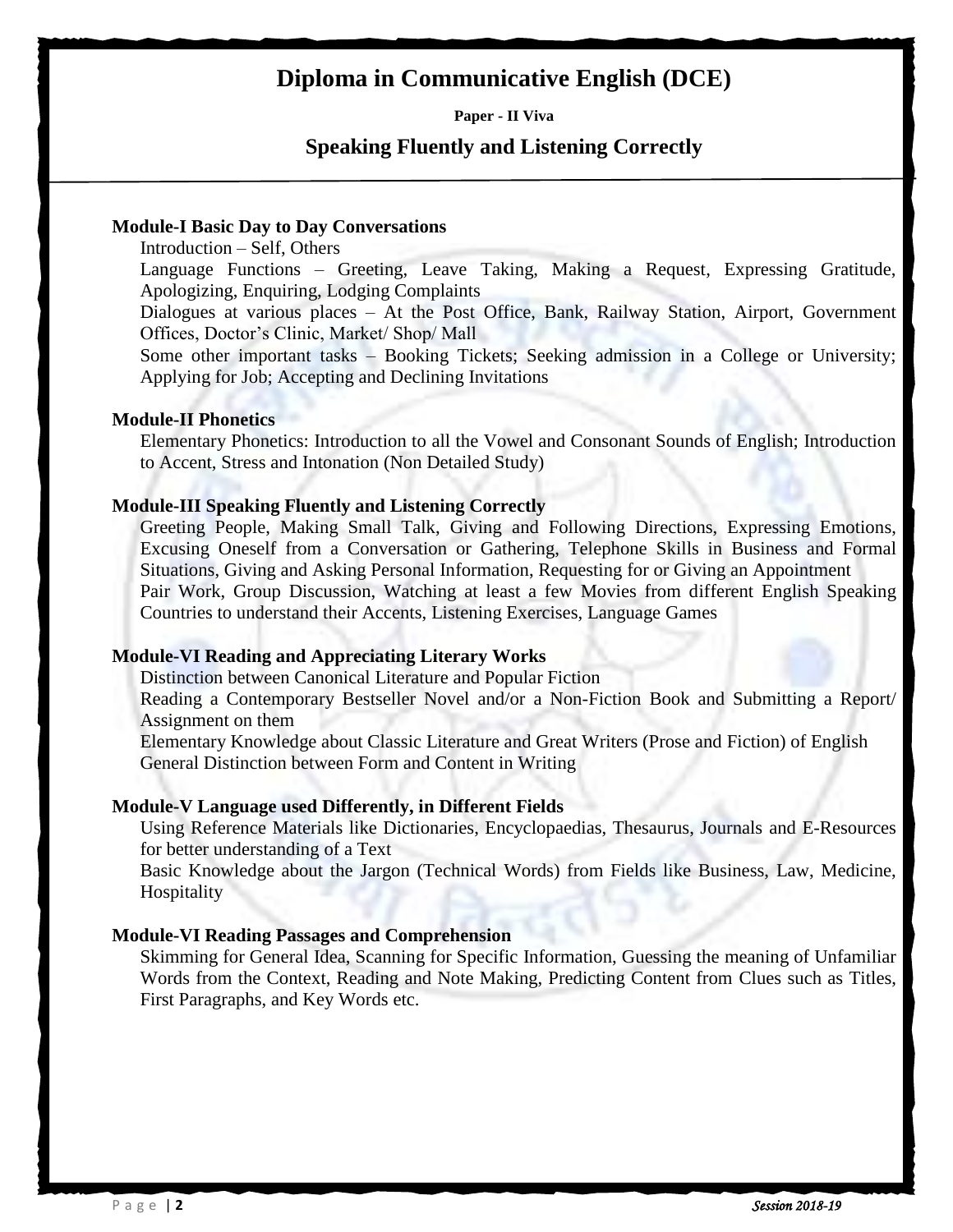# **Diploma in Communicative English (DCE)**

**Paper - III Viva**

#### **Learning to Read and Reading to Learn**

Role Play, Elocution and Extempore Competitions, Poetry Recitation, Enactment of Plays, Presentations (Simple as well as Power Point), Mock Interviews

A Visit to Maulana Azad Central Library and/or Swami Vivekanad Library, Bhopal

A Visit to a Five Star/ Heritage Hotel to Gather First -Hand Experience about Language used in Hospitality Sector

A Visit to a Hospital and/or Medical College

A Visit to District Court or Law Firm of a Prominent City Lawyer

 $\epsilon_{\text{eff}}$ 

A Visit to Newspaper or News Channel Office

A Visit to a Bank and/or a Share Broker Firm

Talking One to One and One to Many

*Educational Tour/ Visits and Report on Educational Tour/ Visits, Internship and Report on it, Classes on Soft Skill Development. Any other relevant Topic which is necessary as per recent trends*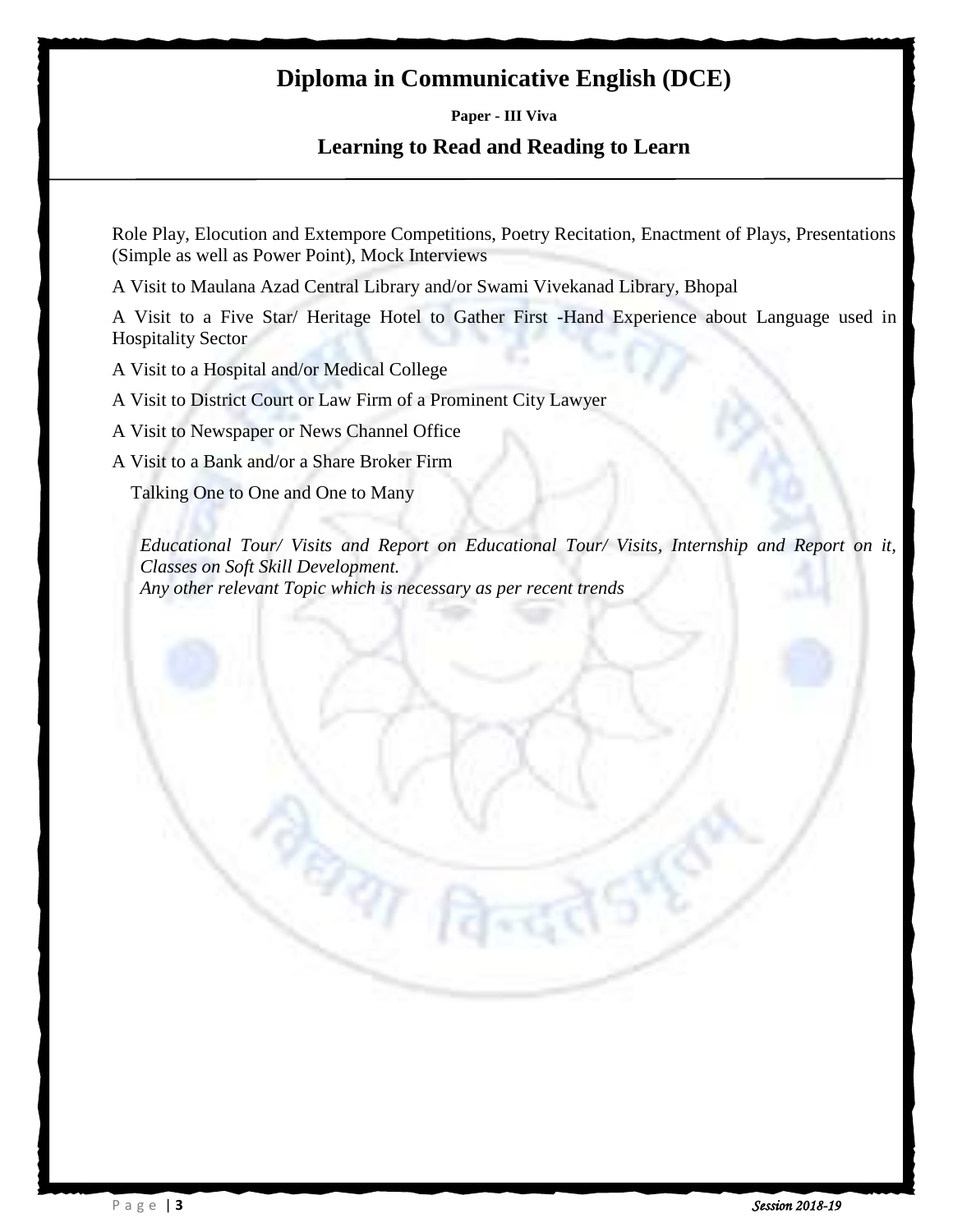# **Diploma in Industrial Work and Management System (DIWMS)**

**Paper - I Theory**

#### **Enhancing Employability Ability**

#### **Module-1 Management Practices**

**1.1**Management System followed such as TQM, ISO, Filling and Record Keeping System

1.2 Concept of Quality: Introduction to Quality Parameters - 5 S Concepts, Kaizen, TPM, SGA (Small Group Activity) / Quality Circle. Introduction to Concept of TQM and ISO (QMS - Quality Management System)

- **1.3Introduction to Occupational Safety and Health:** Definition of Occupational Safety and Health, Occupational Hazards, Occupational Hygiene, Prevention and Control of Accidents and Occupational Diseases, Safety Measures
- **1.4Salient Features of Applicable Acts:** Factory Act, Environmental Acts for Air/Water and for Hazardous Waste, e-Waste Etc.
- **1.5Entrepreneurship:** Needs, Scope for Self Employment, Self Employment Schemes and Sources of Assistance in Central and State Government Organizations Like DIC, SIDA, SISI, NSIC, SIDO, Entrepreneurship Values, Attitude and Motive, Identifying and Developing Entrepreneurial Competence and Networking, Entrepreneurial Culture, A Successful Entrepreneur & Enterprise, The Causes of Failure and Identification of Entrepreneurship Abilities through Self Assessment and Other Techniques
- **1.6Instruments:** Reading of Sketch, Conversion Tables, Process Flow Charts

#### **Module-2 Moral Values & Culture**

- o **General Knowledge about India and the World:** Indian Constitution, Polity, Economy, Geography, Industrial Policy with reference to MP, Basics of World Geography and International Organisations
- o **Moral Values:** Honesty, Punctuality, Sincerity, Team Work, Discipline
- o **Health and Hygiene of Self and at Industry**: Basic Terms and Technical Concepts Integral to The Practice of Industrial Hygiene –Chemical Hazards, Acute and Chronic Health Effects of Substances, Assessment of Air Borne Contaminants in the Work Environment, Exposures Limits and Controls, Physical Hazards, Safety and Health Trainings, Ergonomics (Introduction, Definition Objectives and Advantages), Bureau of Indian Standards on Safety and Health, 14489-1998 and 15001-2000, Personal Protective Equipments (PPE), Accident Preventive Techniques (APT)
- o **Hospitality:** Hospitality in Day Today Life and in Industry

#### **Module-3 Fundamentals of Commerce**

- **3.1 Banking & Insurance**: Indian Banking Structure, Different Types of Accounts, Banking Transaction FEMA, RTGS, NEFT etc, Insurance Structure, Introduction to Insurance Documents, Insurance Agencies, Insurance Laws and Regulations
- **3.2 Taxation**: Definition and Concept of Taxation, Purpose, Exemption from Taxation, Brief History and Types of Taxes, Applicable Taxes in Industry, Commercial Tax, Professional Tax, Entertainment Tax, Meaning Features and Significance of VAT
- **3.4 Salary**: Nature, Classification, Provident Fund, Retirement Benefits, Gratuity, Pension, Compensation
- **3.5 International Trades**: Concept, Importance of it, Policies, and Recent Trends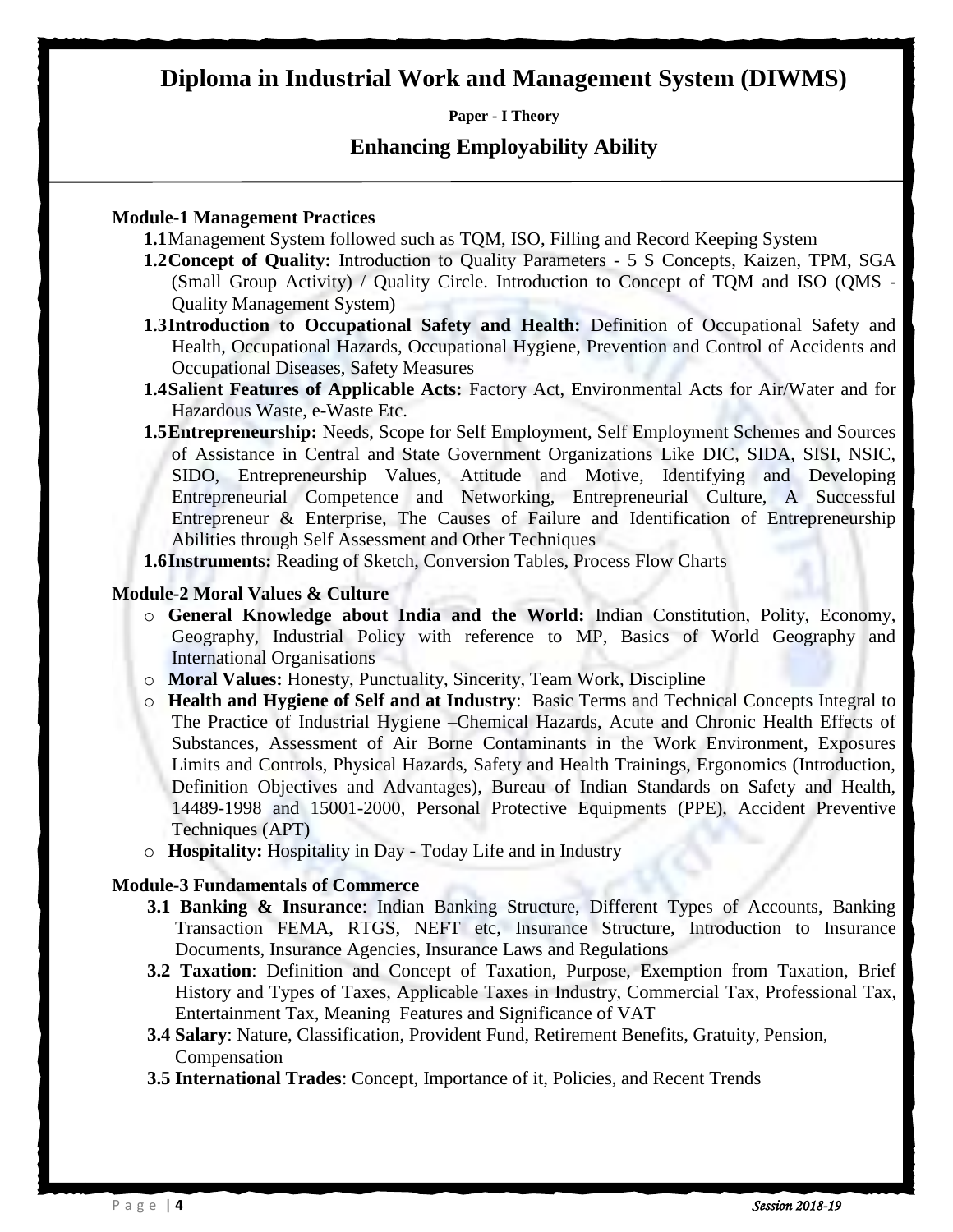# **Diploma in Industrial Work and Management System (DIWMS)**

**Paper - II Viva**

#### **Basic Office Management**

#### **1. Introduction to Office Automation**

Objectives of Course Curricula, an Office-Meaning, Importance of Record Keeping, the Role of an Office Assistant, Office Automation, Working Etiquettes; Office Practices

#### **2. Modern Office Equipments**

Office Automation System, Office Machines: Photocopier, Duplicating Machine, Fax, Scanner, LCD Projector, Plasma Screen, Handling of Telephone, Etiquettes in Handling Telephone and Mobile, Intercom System, EPABX, Telephone Answering Machine. ATM and Banking Transactions

#### **3. Introduction to Computers**

Computer Hardware & Software Concept, History of Computers & Different Type of Computers, Functions of Computer Peripherals, Introduction of Personal Computer/Micro Computer and Operating System (UNIX, WINDOWS, MS DOS, NETWARE),Profiling an Operating System. Booting Sequence: Operating System Files and Command Processor File. Definition of a File; File Names, Booting from CD and HDD, Warm and Cold Reboot, Input, Output & Storage Devices, about Windows Explorer, Knowing about "My Computer", Knowing about "My Documents"

#### **4. Word Processing**

Word Processing Software, Introduction to MS Word, Opening Documents and Creating Documents Saving Documents/Quitting Documents, Adding Borders and Shading, Headers and Footers, Setting Up Multiple Columns, Shoring Blocks, Margins and Hyphenating Documents, Creating Master Document, Data Source

Merging Documents, Using Mail Merge Feature for Labels and Envelopes, Printing Documents and Importance of PDF File, Using the Interface (Menu, Toolbars), Editing Text (Copy, Delete, Move Etc.), Finding and Replacing Text, Spell Check Feature/Auto Correct Feature, Grammar Facility Auto Text, Character Formatting, and Page Formatting

#### **5. Worksheet**

Introduction of Worksheet, MS Excel, Entry of Numbers, Text and Formulae in Cells, Saving and Quitting, Moving around in a Worksheet & Moving Data in a Worksheet, Working with Formulae, Using the Interface (Toolbars, Menus), Sizing and Moving parts of Worksheet, Selecting Data Range, Editing Basics, Cell Referencing

Calculations and Worksheets-using Auto Fill, Efficient Data Display with Data Formatting, Number Formatting etc.

Working with Ranges, Worksheets Printing, Working with Graphs and Charts, Adding/Formatting Text Data with Auto Format, Creating Embedded Chart using Chart Wizard, Updating Charts, Changing Chart Types, Creating Separate Chart Sheet, Adding Titles, Legends and Gridlines, Printing Charts, Filtering Records in a Worksheet, Spreadsheet Functions

- **6. Power Point-**Power Point Presentation, Insert Audio/ Insert Video, Animation, Transition Style Auto Run and Insert of Chart Table and Video
- **7. Tally**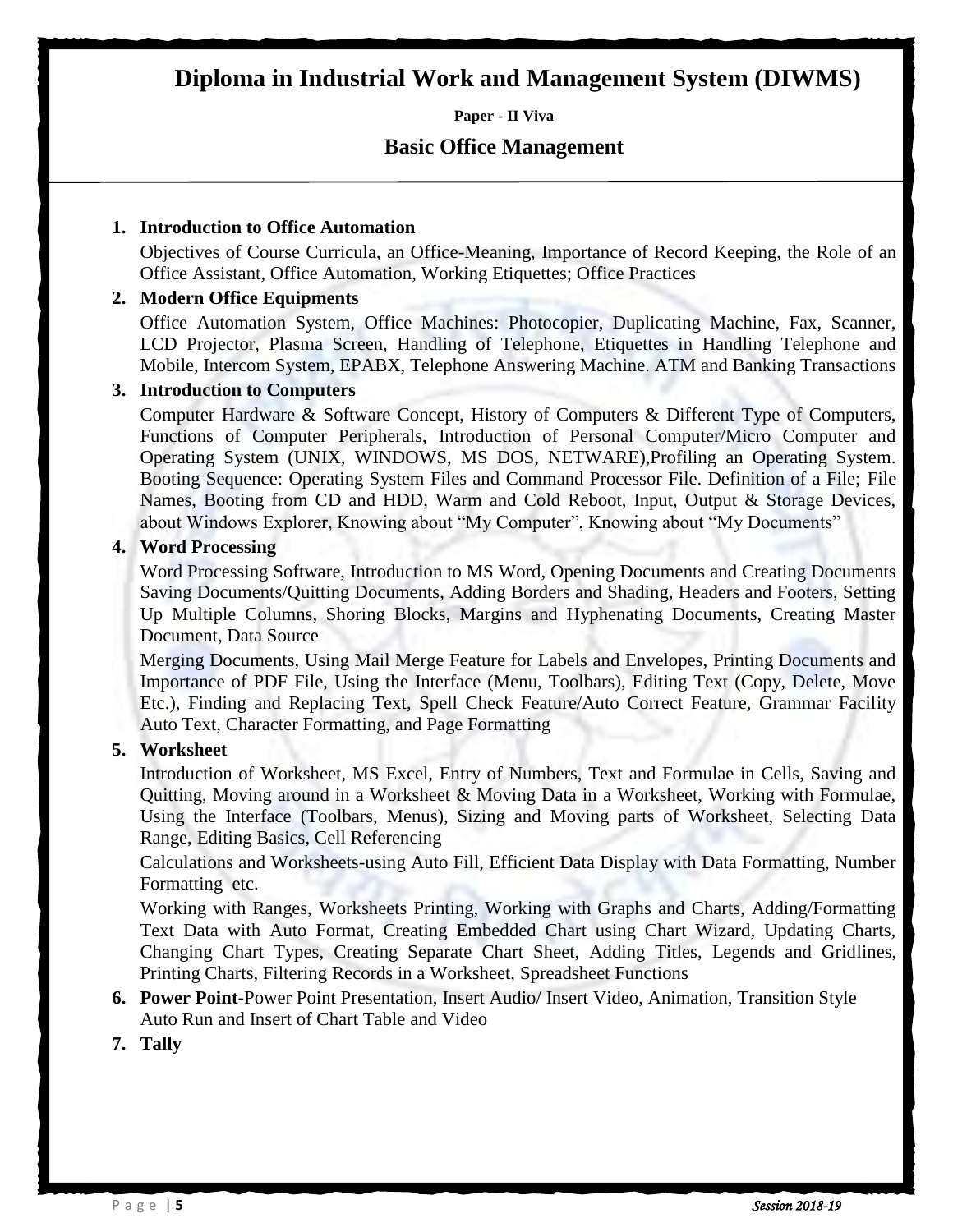# **Diploma in Industrial Work and Management System (DIWMS)**

**Paper - III Viva**

#### **Basic English & Communication Skills**

#### **1. Grammar & Parts of Speech:**

Parts of Speech, Articles, Punctuations, Tense, Sentence Formation, Idioms & Phrases, Synonyms and Antonyms, Paragraph Writing & Comprehension, Letter Writing

#### **2. Skills of Effective Writing:**

Introduction, Meaning, Purpose and Uses, General Business term use in Correspondence, Qualities of Good Business Letter, Parts of a Business Letter and Formats Styles of Business Letters, Business Correspondence, Types of Business Correspondence

#### **3. Basic Spoken English:**

Introduction: Self, Others, Greeting, Leave Taking, Making Request, Expressing Gratitude, Apologising, Registering Complaint, Enquiring, Dialogue at Different Situation- at Post Office, Bank, Railway Station, Airport, Govt, Office Workshop, Doctors Clinic, Market Place etc, Reserving Tickets, Seeking admission in a College, Applying for a Job, Accepting and Declining **Invitation** 

#### **4. Speaking & Listening Skills:**

Communication Content Development, Speaking, Listening - Hearing and Listening, Effective Listening, Barriers to Effective Listening, Guidelines for Effective Listening, Asking Questions, Types of Questions, Answering Questions, Handling of Nervousness/Discomfort, Quality of Communication, Writing of Minutes.

**5. Educational Tour/ Visits:** Hotels / Hospital / Court / Industry/ Bank etc.

**Par Fa** 

- **6. Functional Hindi:** Official Letter, Application, Report, Meeting Minutes, Writing etc)
- **7. Foreign Language**: German/ French/Russian or Any Other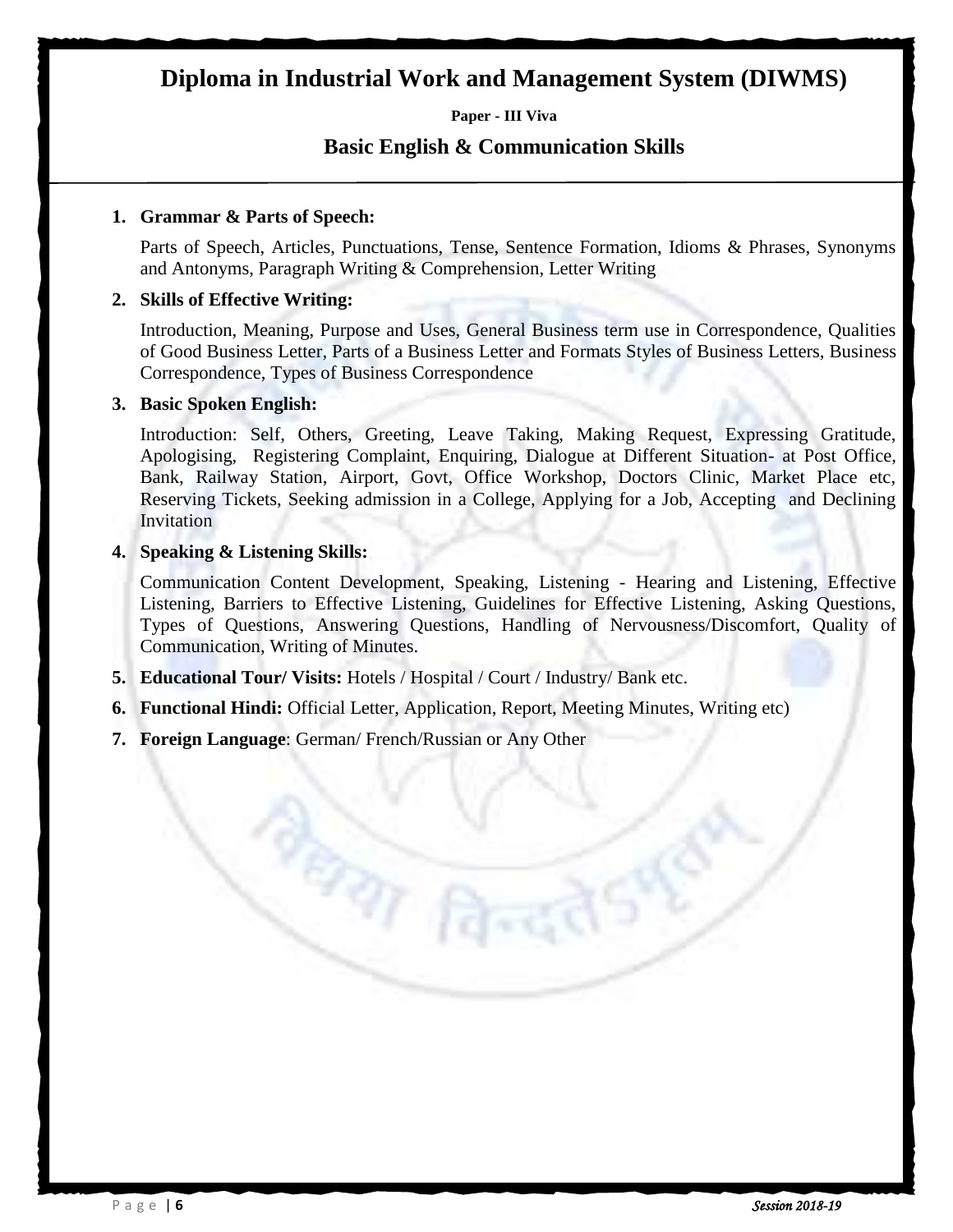# **Diploma in Tourism & Hospitality Management (DTHM)**

**Paper - I Theory**

#### **Tourism Concepts, Principles, Policy & Tourism Marketing**

#### **Module 1. Tourism: Concepts, Principles & Policy**

- **I Introduction:** Tourism; Definitions and Concepts, tourist destination, services and industry. General Tourism Trends. Types of Tourists: Definition and differentiation. Tourism, recreation and leisure, their inter–relationships.
- **II Tourism Products & Attraction:** Nature, Characteristics and Components of Tourism Industry. Difference from other types of consumer product, Elements and characteristics of tourism product.
- **III Types and Forms of Tourism:** Inter–regional and intra–regional tourism, inbound and outbound tourism, domestic, international tourism. Forms of Tourism: religious, historical, social, adventure, health, business, conferences, conventions, incentives, sports and adventure, special interest tourism like culture or nature oriented, ethnic or "roots" tourism and MICE & VFR tourism.
- **IV A study of International Tourism Organisations:** Origin, location and functions of WTO, IATA, PATA, ASTA, UFTAA, and ICAO.
- **V Tourism Planning**: Evolution, Levels and Types, Formulating tourism policy, Role of public and private sectors
- **VI Tourism Marketing**: Core concepts in marketing; Needs, Wants, Demands, Products markets. Product life cycle , New product development. Marketing of Airlines, Hotel, Resort, Travel Agencies and other tourism related services-Challenges and strategies.

#### **Module 2. Travel Geography and Itinerary Planning**

- **I Geography in travel planning**: IATA areas , Countries , Capitals , 3 letter city and airport codes, International destinations with attractions and basic informations, Domestic Destinations with attractions and basic informations.
- **II World time zone**
- **III** Itinerary Planning : 5A's Essential to a successful destinations, do's and don'ts for itinerary planning
- **IV Travel formalities:** Travel Formalities: Passport, Visa, Health requirements, taxes, customs, currency, travel insurance, baggage and airport information.
- **V Tourist Transportation:** Air transportation, Surface Transport, Rail Transport, Water Transport

#### **PRACTICAL PAPER-I**

- 1 Educational Tour/ Visits to Air Port/Railway Station, Travel Agency/ Tour Operation Unit.
- 2 Survey of Tourist Attractions, Enquiry of facilities and Tours offered by Private and Government Tourism Organizations.
- 3 Visit to State Tourism Office; functions, and role for development of tourism in the state.
- 4 Visit to State Museum
- 5 Visit to World Heritage Site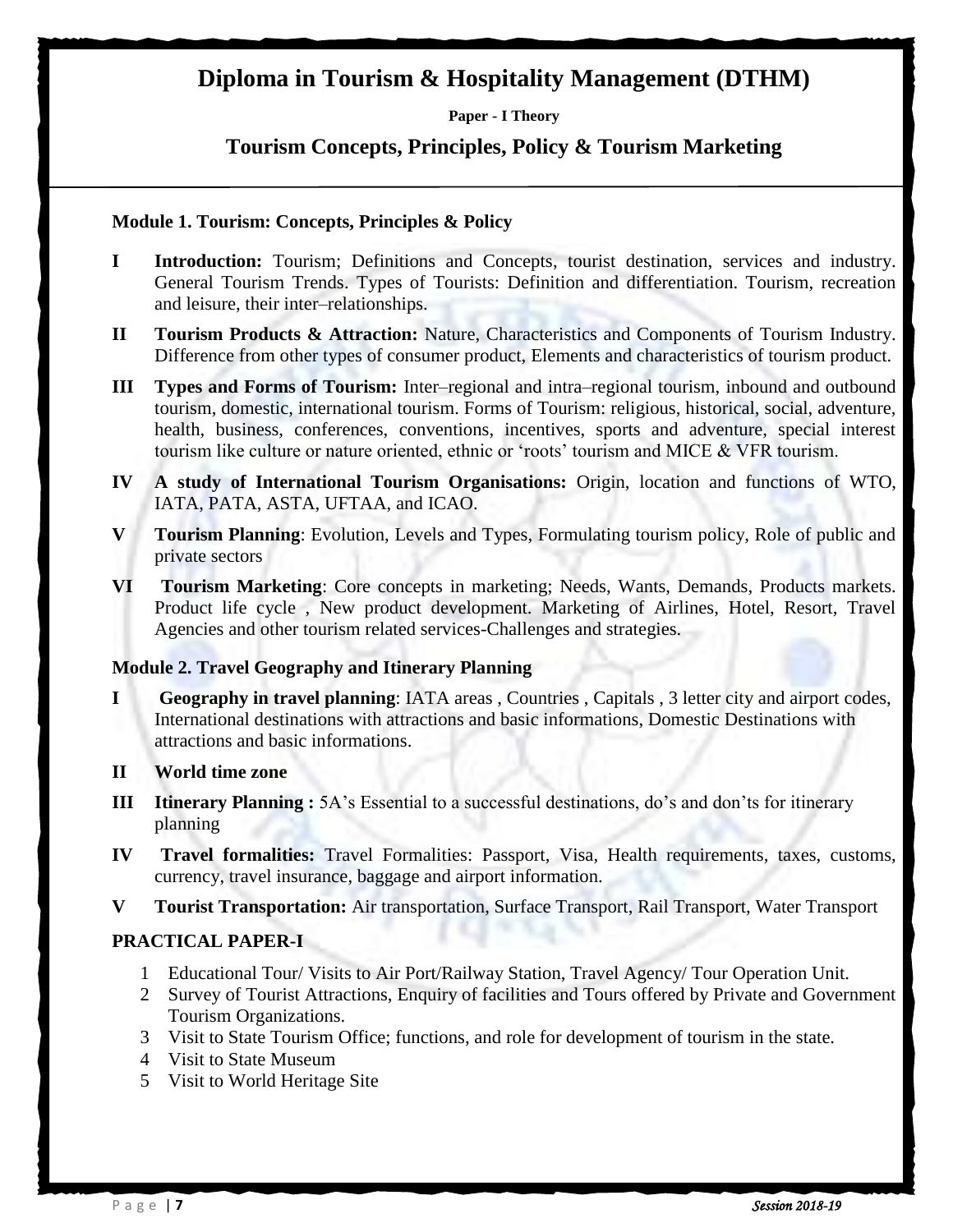# **Diploma in Tourism & Hospitality Management (DTHM)**

**Paper - II Viva**

**Travel Agency Management and Guiding Skill and Personality Development**

#### **Module-1 TRAVEL AGENCY MANAGEMENT**

- **I Travel Agency and Tour Operation Business:** History, Growth, and present status of Travel Agency. Definition of Travel Agency and difference between Travel Agency and Tour Operation business. Travel Agency and Tour Operators: Linkages and arrangements with hotels, airlines and transport agencies and other segments of tourism sector.
- **II Approval of Travel Agents and Tour Operators:** Approval by Department of Tourism, Government of India. IATA rules and regulations for approval of a travel agency, Approval by Airlines and Railways.
- **III Functions of a Travel Agent:** Understanding the functions of a travel agency travel information and counselling to the tourists, Itinerary preparation, reservation, ticketing, preparation and marketing of Tour packages, handling business/corporate clients including conference and conventions. Sources of income: Commission, Service Charges. Travel Terminology**:** Current and popular travel trade abbreviations and other terms used in preparing itineraries.
- **IV Functions of a Tour Operator:** Market research and tour package formulation, assembling, processing and disseminating information on destinations, Liasioning with principles, preparation of Itineraries, tour operation and post tour Management. Sources of income for tour operation. Public and Private sector in Travel Agency Business and Tour Operation Business
- **A Domestic Counter**: Service provided by Domestic counter: Tickets (Air & Railways), Car Hire and Surface Transport: Agencies for Domestic Car Hire/Surface Transportation: Their terms and Condition, Procedure for reservation; documents required, Billing and payment procedure, Commission Structure, Problems faced by Clients with Domestic Airlines Railways, Hotels, Car rental, Any other.
- **B.** International Travel Counter; Services provided by International Counter; Government rules on International Travels. Reservation procedure for International and other travel related Vouchers like MCO, PTA, PSR, etc, Procedure for lost ticket, Refund and Cancellation charges.

#### **Module 2. GUIDING SKILL & PERSONALITY DEVELOPMENT**

- **I Guiding Concept:** Meaning, Concepts and Types of Guides: Conceptual meaning of Tourist Guide, duties**–**
- **II Responsibilities of Guides:** Preparation of a tour : Review of itinerary, Participant list, accuracy, timings and practicality, Identifying the group or individual traveller"s special needs, Checking Vehicle, Locating Vehicle and contacting driver; standard of dress and personal grooming; Greeting participants and introducing self; Leading the participant: Skills in leading the group, General instruction to Participants at monuments, sacred places and crowded areas, Giving Commentary, answering Questions, concluding a tour.
- **III** Effective Communication Skill

#### **PRACTICAL PAPER 2**

- 1 Visit to travel Agency/tour operations unit is for understanding its functions
- 2 CRS (Computerized Reservation System)
- 3 To learn stages of conducting tours, preparation of itinerary, costing and implementing the tours**.**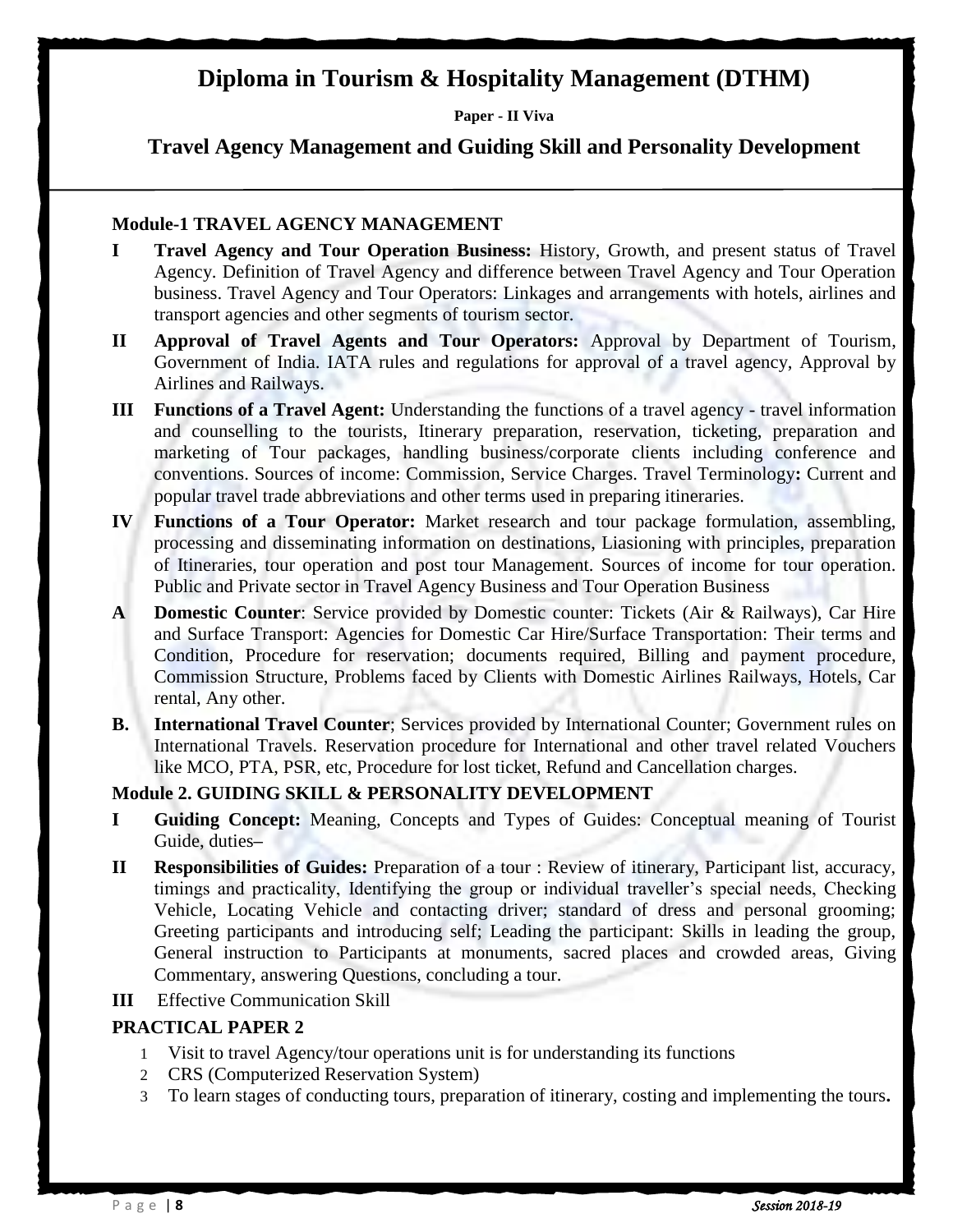# **Diploma in Tourism & Hospitality Management (DTHM)**

**Paper - III Viva Hospitality Operations**

#### **Module 1. Introduction to Hospitality & Hotel Industry**

#### **I Introduction to Hospitality & Hotel Industry**

Historical background of hospitality industry and Introduction and growth of hotel industry in India. International and Domestic hotel chains

- **II Classification of hotels,**. **Levels of service, Ownership and affiliation:** 1. Independent hotels2. Chain hotels 3. Franchise and referral groups
- **III Types of room**

#### **IV Basic knowledge of computer**

#### **Module 2 FRONT OFFICE**

- **I** Importance of front office, Layout of front office, Hierarchy of Front Office staff for medium and large size hotels, Duties and responsibilities of front office staff, Attributes of front office staff.
- **II** Various sub sections of Front office, handling of guests, reservation, lobby organisation, bell desk

#### **Module 3. FOOD AND BEVERAGE SERVICE**

- **I** Importance of F & B Department, Hierarchy F & B Department and their Duties and responsibilities. Attributes of F & B service staff. Various sub sections of F & B Department.
- **I**I Different F & B service outlets

Hotels, Motels, Restaurant, Private Hospitals, Resorts, Pubs, Bars, Discotheques, Fast food Restaurants, Airlines/railway/sea/Welfare/Industrial/ mobile/Outdoor catering

- **III** Departmental relationship (within f & b and with other departments)Co-operation, co-ordination, communication and Basic principles to understand Guests behavior and immediate requirements and Management's expectations.
- **IV** Types of Menu and Various type of Services, Beverages, Classification of Beverages, Tobacco and their products and brand names.
- **V** Service equipment their usage, specification & importance
- **VI** Ethics in Hospitality Services
- **VII** Menu, types of meals, order taking and billing methods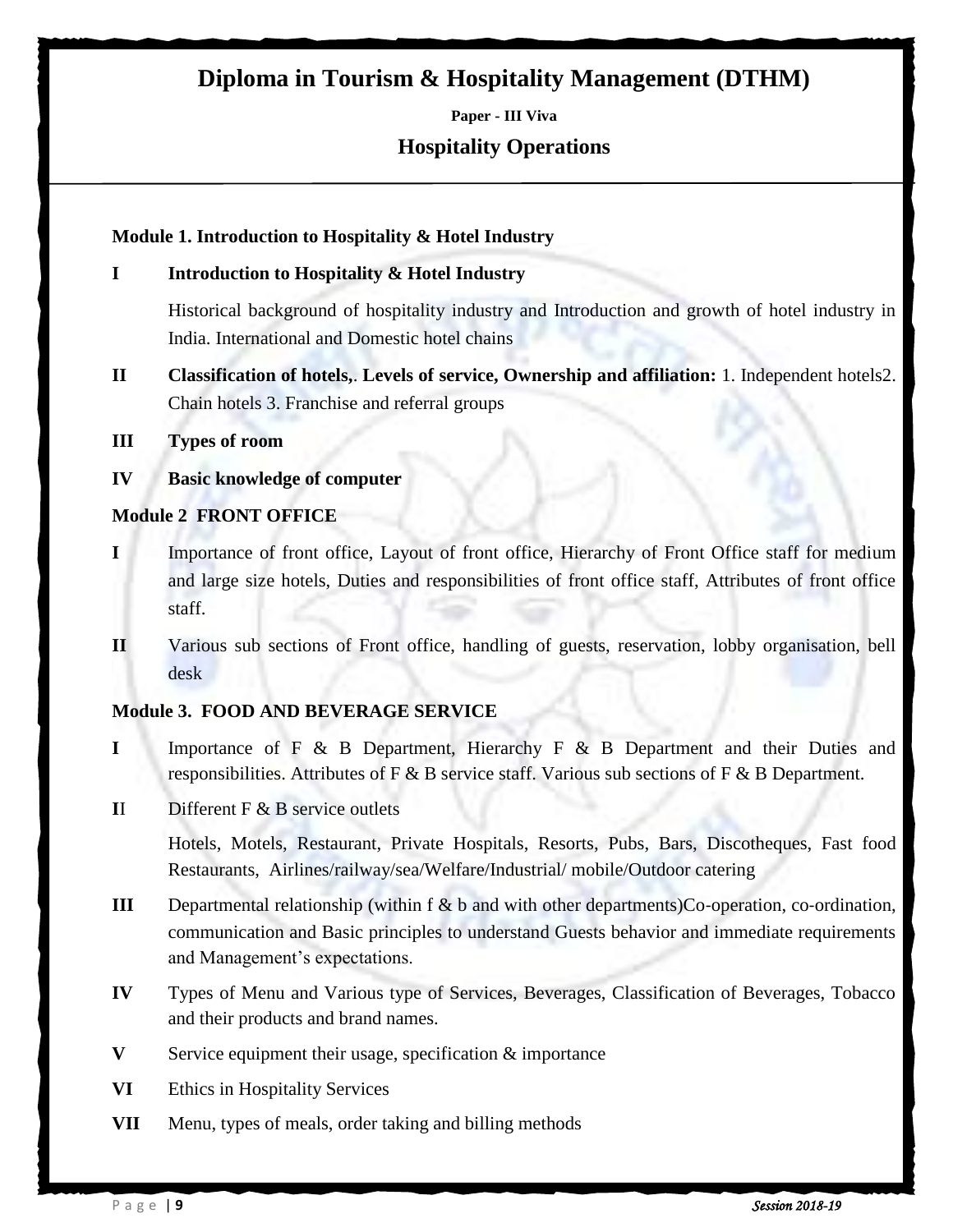#### **Module 4. ACCOMODATION OPERATIONS**

**I** Role of Housekeeping in Hospitality, Housekeeping Organizational structure(small, medium & large), Duties & responsibilities of housekeeping staff.

Housekeeping personnel, Layout of Housekeeping Department. Layout of Floor Pantry and its functions, Horticulture, Floral Art, Interior Design

- **II** Personal Qualities of Housekeeping staff & Co-ordination of Housekeeping with other departments
- **III** Rooms: types of rooms, types of services offered: **a)** Morning service **b)** Evening or Turndown service **c)**Second service **d)** Freshen –up‐service **e)** Baby-sitting **f)** Valet Service **g)** Supplies on request **h)** Minibar Service
- **IV** Laundry operations
- **V** Guest Floor Operations Rules on guest floor, Entering the guest room, Step‐by‐step room cleaning procedure, Bed making procedure, Standard supplies in guestrooms & VIP rooms
- **VI** Fire Extinguishing Equipments

#### **PRACTICAL PAPER-III**

Training at any reputed Hotel/Travel Agency

थया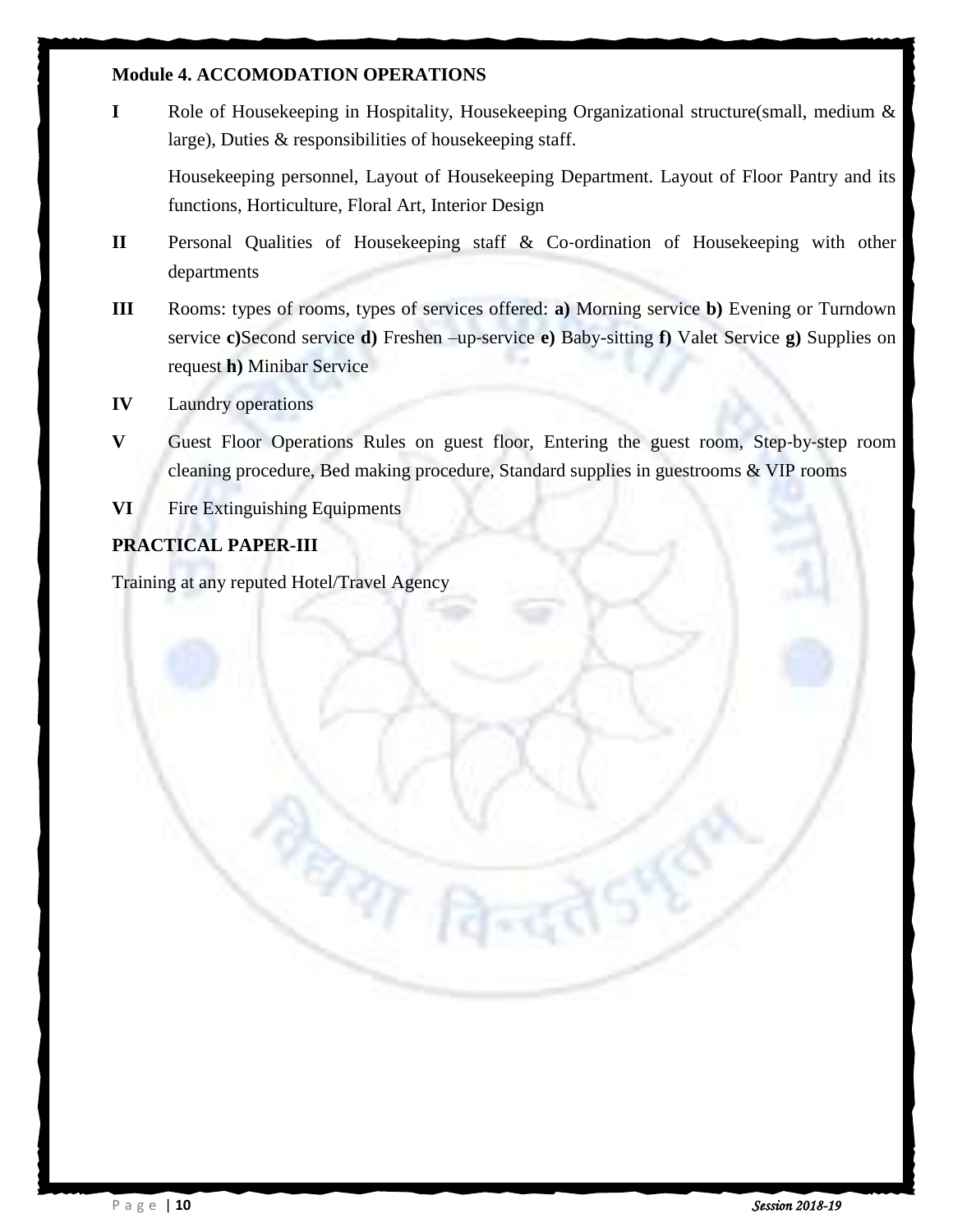# **Diploma in Media Aesthetics (DMA)**

#### **Paper - I Theory**

#### **Introduction to Communication and Journalism**

#### **Module-I: COMMUNICATION**

- 1. Communication: Definition, Nature, Scope and Functions (with special reference and context of human communication)
- 2. Types of Communication: Inter Personal, Intra Personal, Group and Mass Communication
- 3. Basics of Human Communication Verbal and Non Verbal Communication, Body Language, Tactile Communication, Proxemics, Articulation of Message (Both Oral and Written)
- 4. Effective Verbal Communication Quality of Voice, Good Pronunciation, Modulation, Clarity and Uniqueness of Speech Delivery, Skills in the use of Language
- 5. Effective Non-verbal Communication Expressive use of Movement- Sense of Pace, Timing and Style, Expressive use of Body Postures & Facial Expressions
- 6. Barriers in Communication
- 7. Theories of Communication
- 8. Models of Communication

#### **Module-II: JOURNALISM**

- 1. Journalism: Definition, Nature and Scope
- 2. Journalism as a Profession; Print and Electronic Journalism
- 3. Duties and Responsibilities of a Journalist / Reporter; Code of Ethics for Journalists; Various Organizations of Journalists
- 4. Current Issues in Journalism; Market-oriented Media; Corporate role; Emerging Trends in Journalism; Sensationalism/Yellow Journalism, Investigative Journalism, Role of Press/Media Councils
- 5. Introduction to Web Journalism in India
- 6. Mass Media Ethics: Individual's Right to Privacy, Right to Reply, Objectivity

#### **Assignments:**

i. Present an exercise on Visual Communication

#### **OR**

Present an exercise demonstrating Inter-personal Communication and Intra-personal Communication

ii. Read at least one newspaper regularly for one month (Hindi or English as per the preferred medium of the student) and finish a project work as assigned by the faculty.

#### **OR**

Watch at least one news channel regularly for one month (Hindi or English as per the preferred medium of the student) and finish a project work as assigned by the faculty.

iii. Visit a newspaper office, both editorial and printing press and finish project work as assigned by the faculty.

#### **OR**

Visit a TV news channel office, both newsroom and the production section and finish a project work as assigned by the faculty.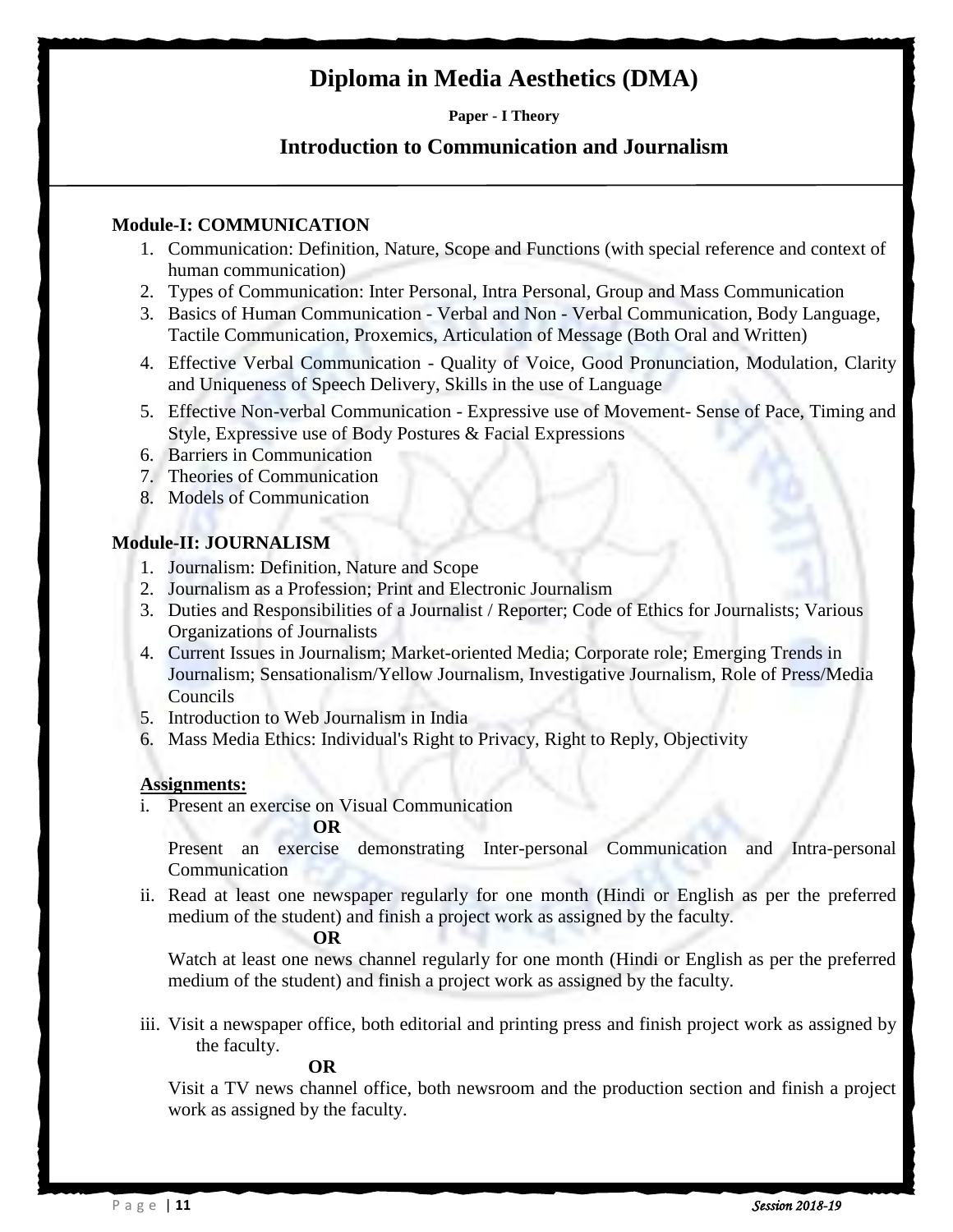# **Diploma in Media Aesthetics (DMA)**

**Paper - II Viva**

#### **Introductions to Mass Media**

#### **Module-I**

- 1. Meaning and Types of Mass Media
- 2. Brief History of Mass Media
- 3. Various Types of Media and their Characteristics

#### **Module-II**

- 1. Introduction to Print Media in India
- 2. Newspaper / Magazine Production and Management

#### **Module-III**

- 1. Introduction to Radio in India; Development of All India Radio
- 2. Growth of Private Radio Channels in India; Introduction to Major Radio Networks FM Gold, FM Rainbow, Radio City, Radio Mirchi, My FM, Big FM, Red FM, Radio Mantra, and Radio Dhamal
- 3. Radio Production and Management

#### **Module-IV**

- 1. Introduction to Television in India; Doordarshan
- 2. Arrival of Private Television Channels; Introduction to Major Pvt TV Networks in India, with special emphasis on Hindi and English channels
- 3. Television Production and Management

#### **Module-V**

- 1. New Media: Meaning and Characteristics
- 2. Web media; YouTube and more
- 3. Social Networking as new media for mass communication; Facebook, Twitter, Instagram and more.
- 4. Convergence and Future of Media

#### **Assignments** *(Choose any two)***:**

- i. Visit a print media house and write a detailed report with a flowchart on its working.
- ii. Visit an electronic media house and write a detailed report with a flowchart on its working.
- iii. Visit a radio station and write a detailed report with a flowchart on its working.
- iv. Visit the office of a web news portal and write a detailed report with a flowchart on its working.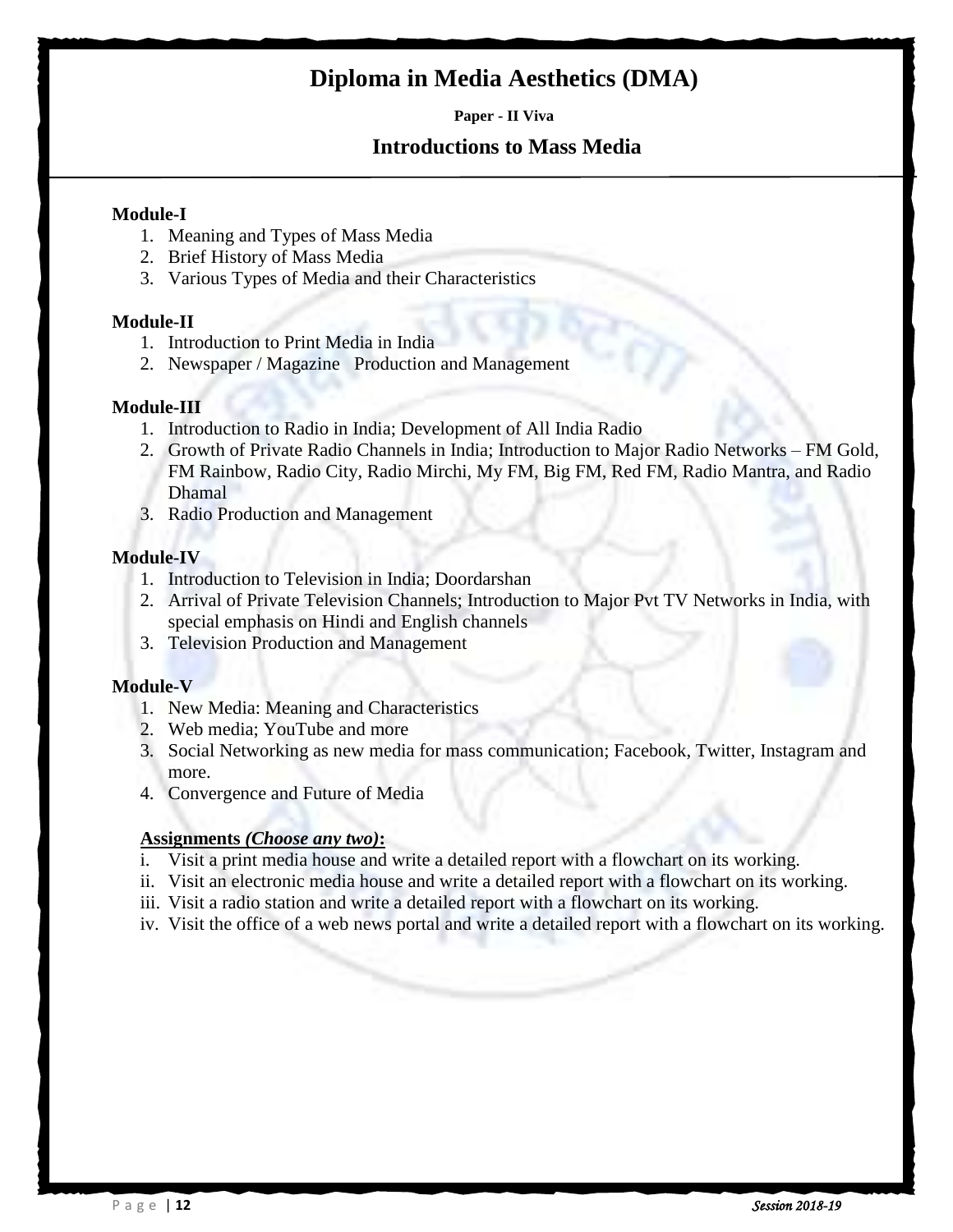# **Diploma in Media Aesthetics (DMA)**

**Paper - III Viva**

#### **Reporting, Anchoring and Production**

#### **Module-I**

- 1. News: Definition; Elements of News
- 2. Structuring and Production of a typical News Show
- 3. Scripting and Editing of News-based programmes
- 4. News-based Documentary film: Scripting and Production

#### **Module-II**

- 1. Advertisement as a form of Corporate Communication
- 2. Conceptualising, scripting and editing advertisements.
- 3. Importance and Role of Public-service advertisement campaigns.

#### **Module-III**

- 1. Qualities of an effective TV / Web presenter / anchor: Facing the Camera, Eye Contact, Flexibility of Body, Voice Control, Good Modulation, Understanding of Studio Environment, Sense of Rhythm, Patience and Perseverance; Interview-technique, Moderating Studio Discussions and Seamless conduct of Chat Shows.
- 2. Qualities for effective behind-the-camera work: Understanding of Image Sizes and Camera Movements; Fundamentals of Video Shooting; Basic Editing techniques, Sound recording, Floor Signals and Cues; Make-up and Costumes, Voice-over.

#### **Assignments:**

i. Produce a 5-minute fact-based news show based in your city for TV.

**OR**

Produce a 2-minute public-service advertisement for TV.

#### **OR**

Produce a 10-minute documentary for TV.

ERRY

#### **OR**

 Produce a 10-minute video / audio interview-based show of some eminent personality from your city.  **AND**

ii. Produce two advertisements of not more than 25 seconds each for Radio.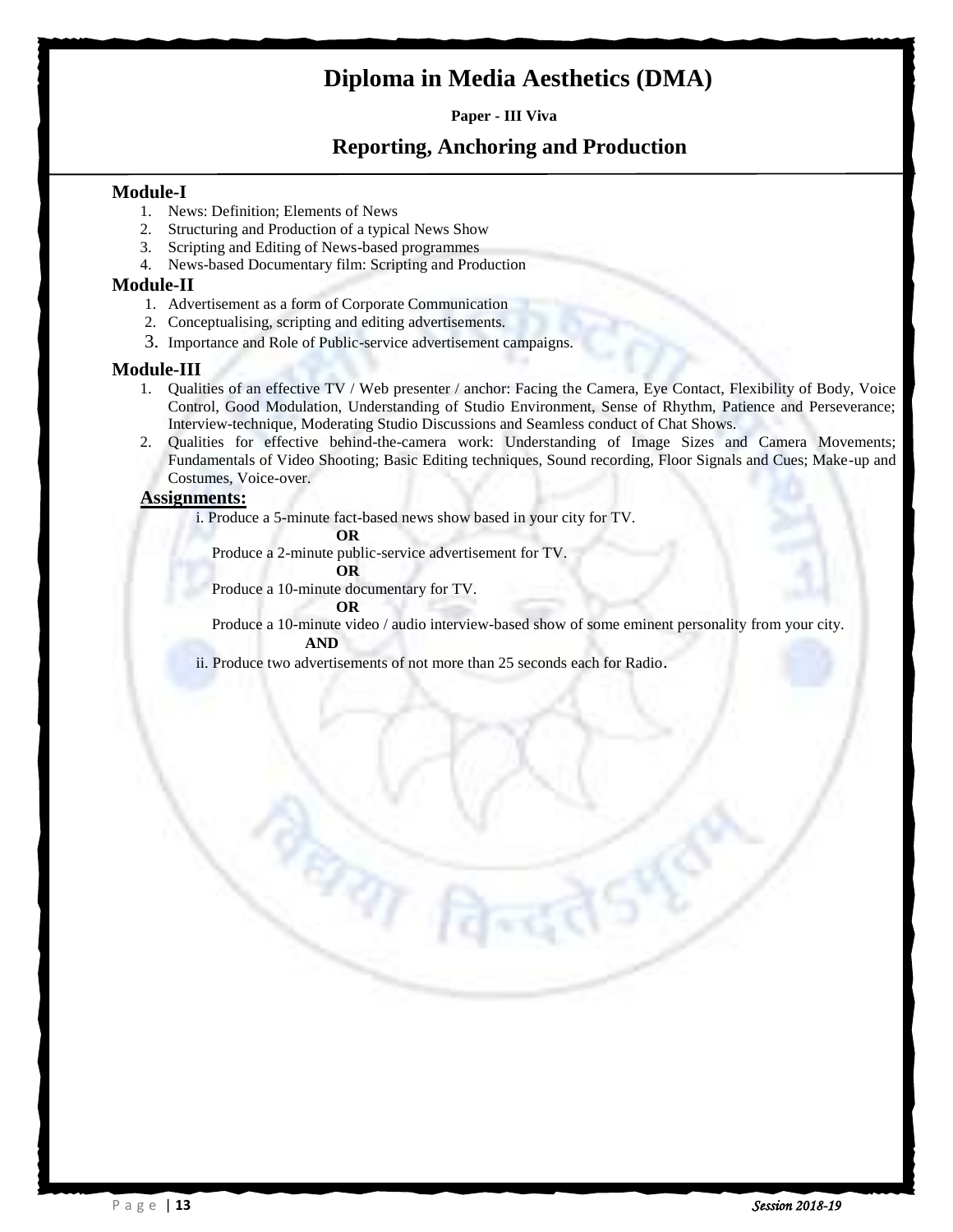# **Diploma in Forensic Science (DFSc.)**

**Paper - I Theory**

#### **Forensic science and Food Toxicology**

#### **Objective:**

Forensic Science is the Scientific Observation, Examination and Analysis of Materials of Scene of Crime

#### **Introduction of Forensic Science:**

Forensic Science**:** Basic Principles and its Significance, History & Development, Nature and Scope, Organizational Structure of Laboratories at Central & State Level, Ethics

#### **General Understanding of Extraction and Purification Steps**:

Identification Techniques like UV Spectrophotometery IR & FTIR Spectrophotometery, Emission Spectroscopy, Atomic Absorption Spectroscopy and Separation Science Technique like Chromatography and Electrophoresis

#### **Forensic Chemistry and its Scope:**

Analysis of Beverages: Alcohol and Non- Alcoholic, Country Made Liquor, Illicit Liquor Drugs of Abuse: Introduction, Classification, Narcotic Drugs & Psychotropic Substances, Drugs of Abuse in Sports, Brief Introduction to Drugs and Cosmetic Act, Excise Act, NDPS Act Examination of Petroleum Products: Standard Methods of Analysis of Products for Adulteration Cement Analysis.

#### **Forensic Toxicology**:

Introduction, Concept and Significance Poisons: Definition, Classification, its Types Sign and Symptoms, Mode of Action, Factors Modifying the Action, Toxicological Exhibits in Fatal and Survival Cases, their Preservation Treatment in Cases of Poisoning, Analysis Report

#### **Food and Forensic**:

Common Food Adulterant of Physical, Chemical and Biological Nature. Preparation of Alcoholic and Non Alcoholic Beverages. Adulteration of Prepared Food Stuff. Brief Idea on Shelf Life of Foodstuff. Packaging and Preservation of Food Stuff.

**PAT REA**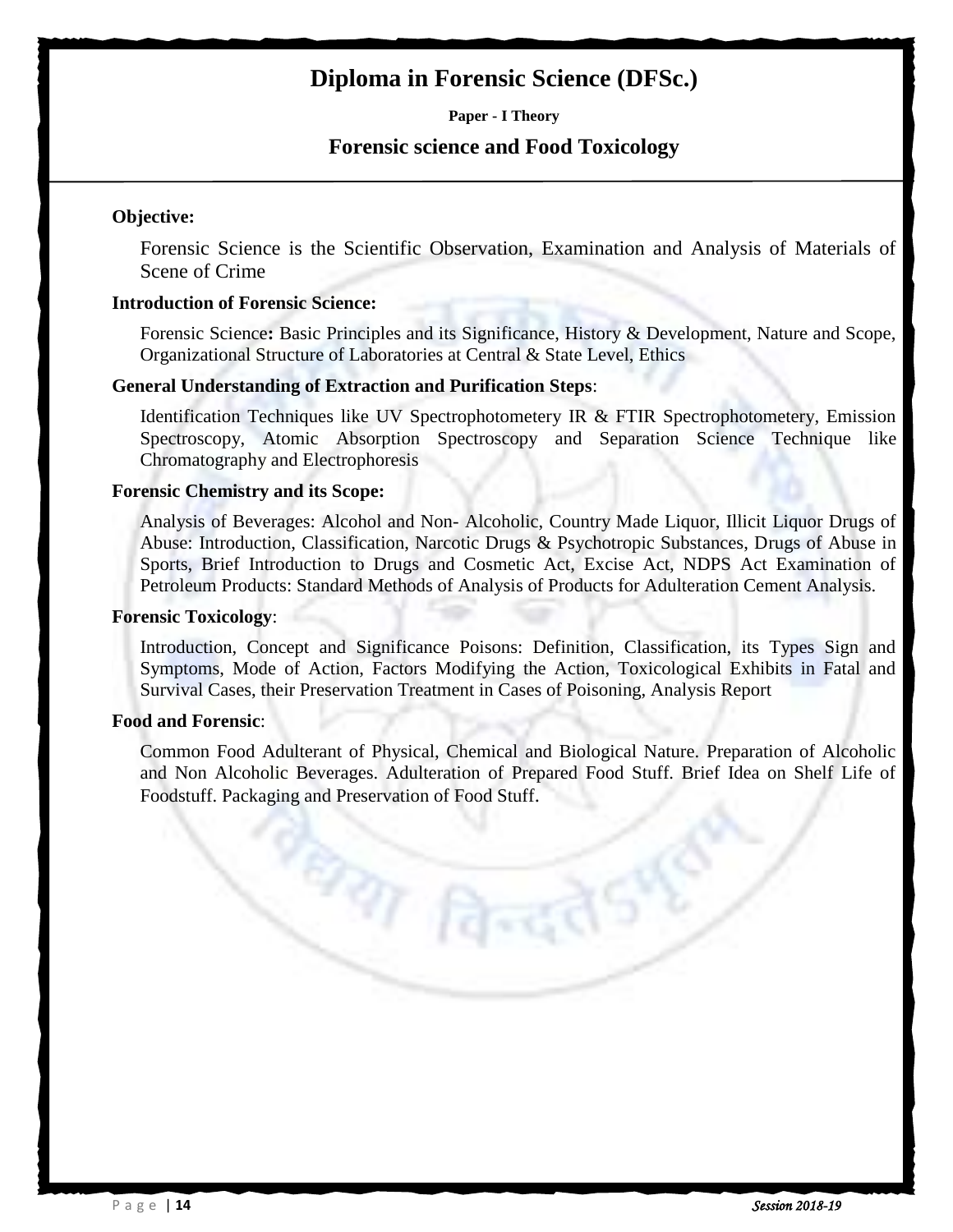# **Diploma in Forensic Science (DFSc.)**

**Paper – II Practical Crime Scene Investigation**

#### **Objective: To identify the Nature of Crime**

- 1. Sketching of Scene of Crime
- 2. Evidence Collection, Preservation and Forwarding at the Scene of Crime

97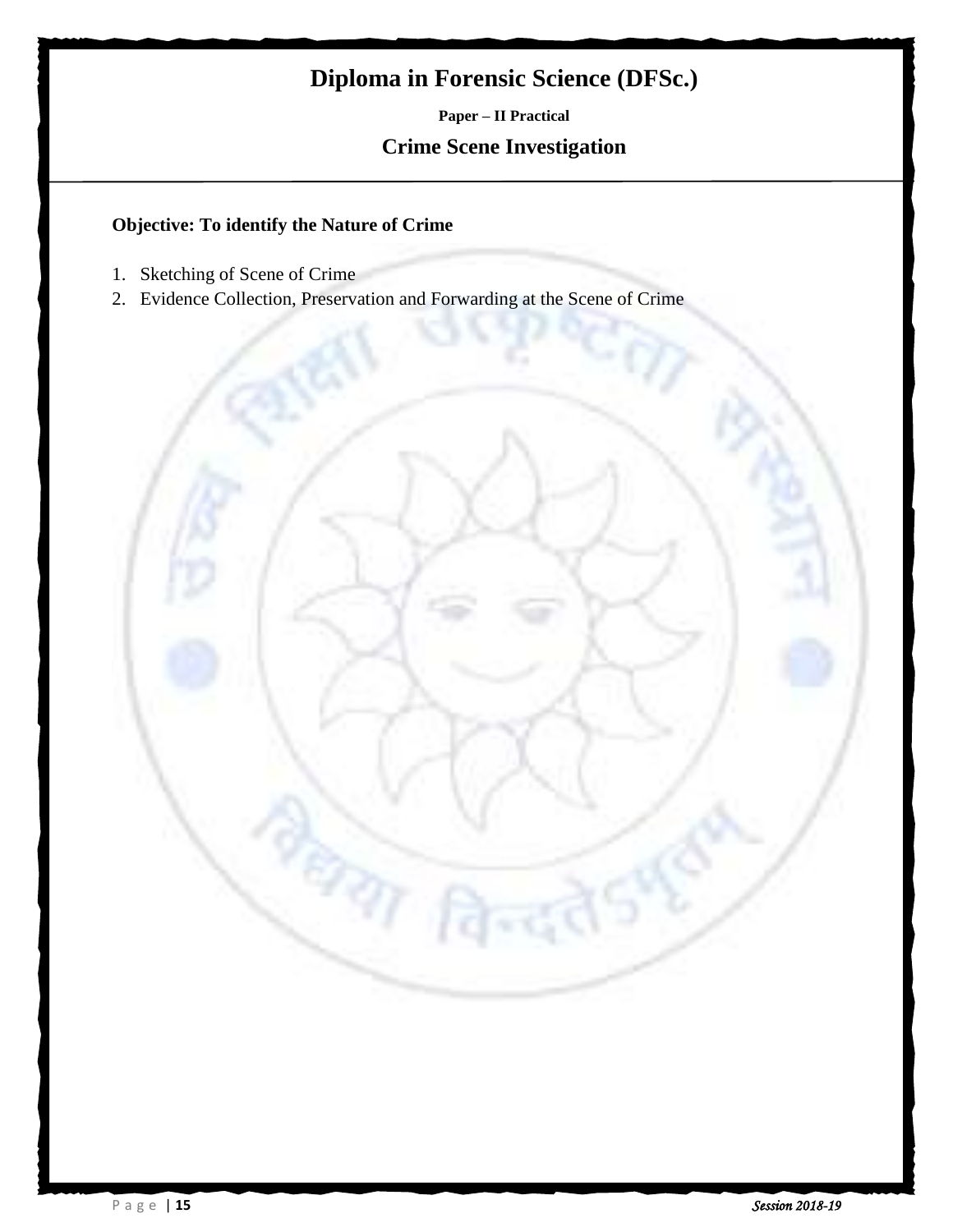# **Diploma in Forensic Science (DFSc.)**

# **Paper – III Practical Laboratory Investigation**

#### **Objective: Physico – Chemical Analysis of Various Substances.**

- 1. To identify the given compound using TLC And Paper Chromatography
- 2. To know the practical working and handling of Low and High Voltage Electrophoresis.
- 3. To know the practical working and handling of UV-Vis Spectrophotometer.
- 4. Identification of Caffeine in Different Form of Sample.
- 5. Examination of Adulterant Petroleum Products by Using Color Test and Chromatography.
- 6. Examination of Adulterant Cement by Using Color and Chromatography.
- 7. Examination of Adulterant in Various Food Samples.
- 8. Identification of Blood in Various Matters.
- 9. Identification of Hair and Fibers.
- 10. Examination of Phyto Chemical Studies on a Given Food Sample.

**BAT** 

- 11. Identification of Non-Permitted Food Color by Using Color and Chromatography.
- 12. Examination of Adulterant or Degrade Foodstuff by using Physical Methods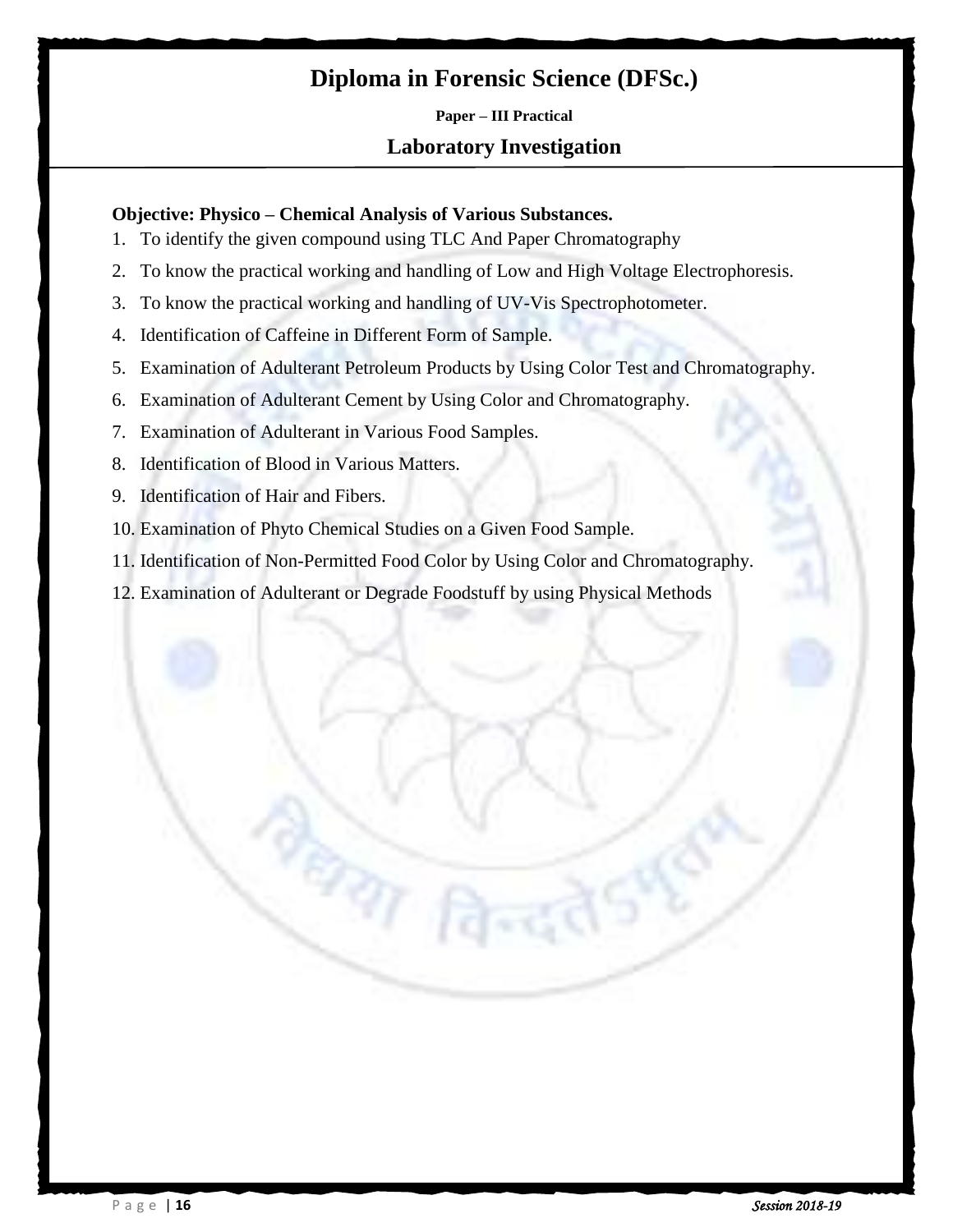# **Diploma in Financial Journalism (DFJ)**

#### **Paper - I Theory**

#### **Indian Business Environment**

#### **Module-I Fundamentals of Economics**

Definition & Scope of Economics, Demand, Supply, Equilibrium, Price Mechanism, Elasticity, Forms of Market, Demand for Money and Measures of Money Supply.

#### **Module-II Fundamentals of Economics**

Definition & Scope of Public Finance, Need and Significance of Public Finance Public Debt, Deficit Financing, Direct and Indirect taxes, GST.

#### **Module-III Monetary & Fiscal Policy**

Objectives and Limitations of Monetary and Fiscal Policies, Financial issues in the Federal setup, NITI Ayog: Functions.

#### **Module-IV Monetary & Fiscal Policy**

Need and significance of rural economy, Role of SSI, Rural Infrastructure and Rural Development, Agrarian Society and economy of India – Composition determinants, problems and prospectus of Indian Composition, Determinants, Problems and Prospects of Indian Agriculture, Agrarian of India Policies.

#### **Module-V Industries & International Economics**

**PAT R** 

Changing Industrial Culture, Emerging Industries - High Tech Industries including Information Technologies. Industrial Policies, Foreign Exchange Market, International Institutions and their monetary policies, New Economic Reforms. .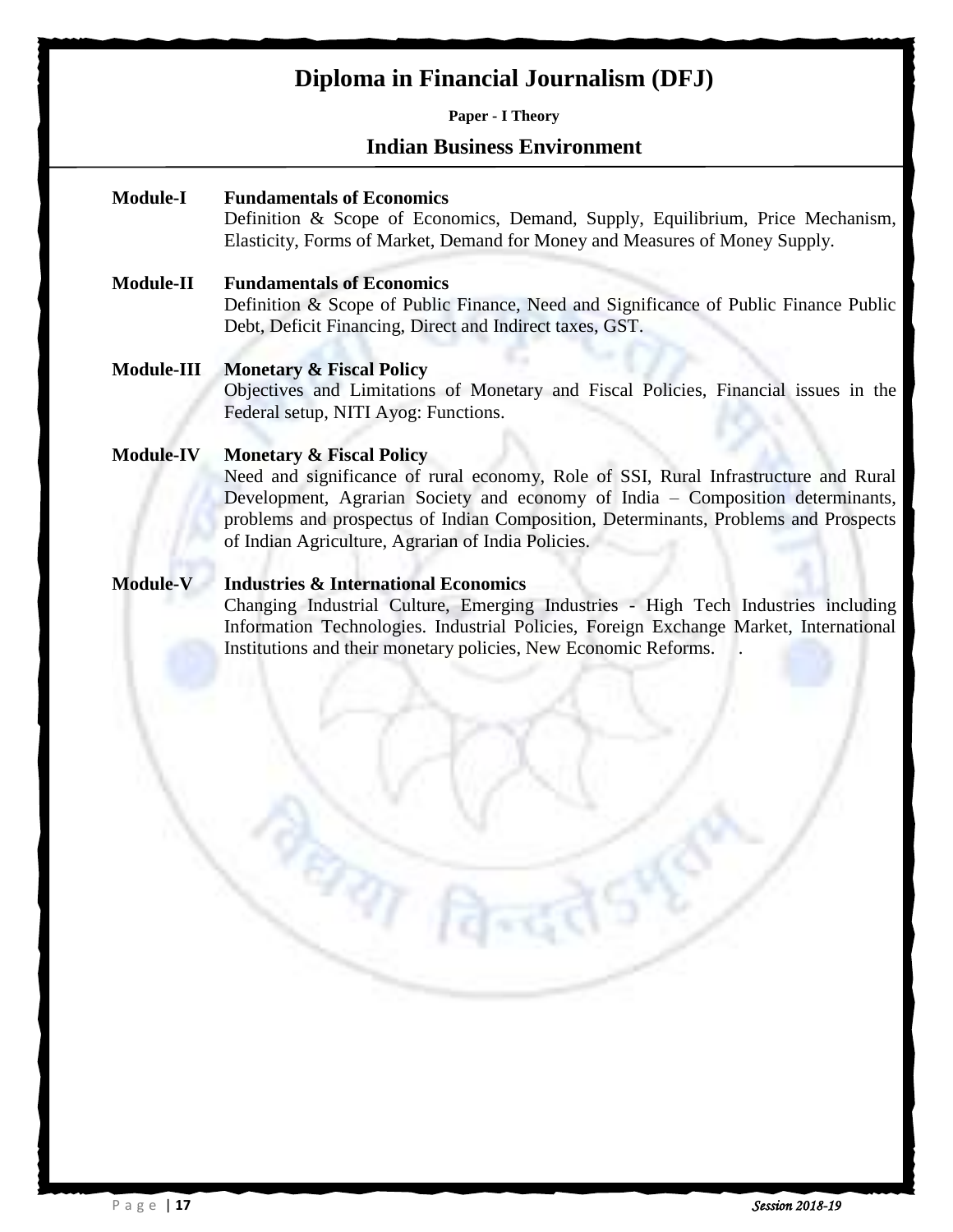# **Diploma in Financial Journalism (DFJ)**

**Paper – II Viva**

#### **Financial System & Analysis**

- **Module-I Financial Environment** Concept of Finance, Finance and others disciplines, Corporate Financing, Money Wallet, Capital Market. **Module-II Financial Information**
	- Fundamentals of stock market, Forecasting stock market, Interpretation of Financial dailies and website (Assignment- Practical) .
- **Module-III Emerging Investment Scenario** Mutual Funds, Investment Patterns, Venture Capital Lease Financing (Project –Survey based).
- **Module-IV Institutional Structure of capital Market** SENSEX, SEBI, UTI, CRISIL, ICRA, CARE: Functions, importance, role, merits and demerits (Case- Studies, Group Discussion).
- **Module-V Banking & Finance**

**PAT R** 

Indian banking structure, Major banking trends, Overview of key aspects of banking regulations, RBI and its monitoring role, Credit policies, Tracking Credit Policy and interest role [Collection of Major relevant news from news paper]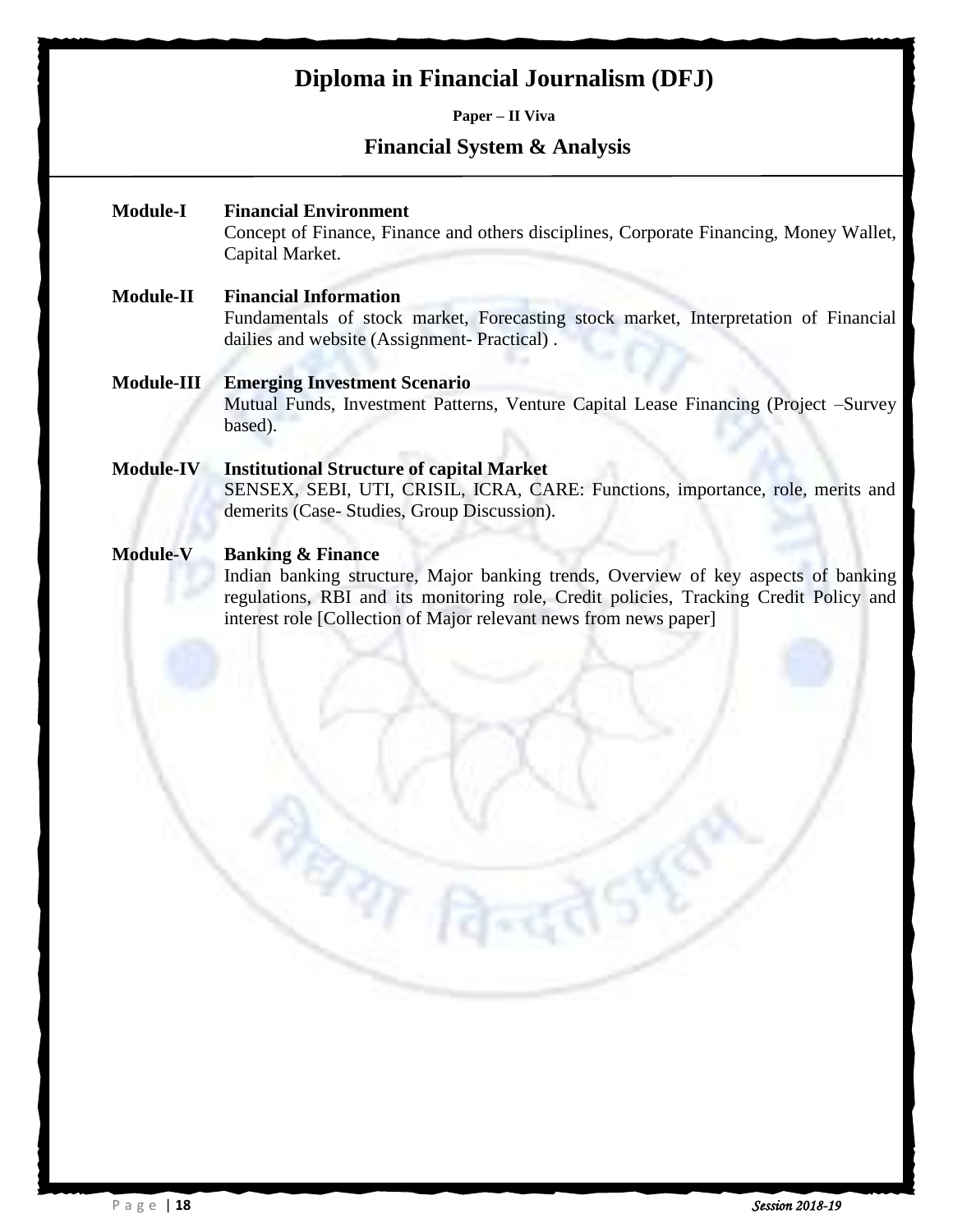# **Diploma in Financial Journalism (DFJ)**

# **Paper – III Viva Communication & Journalism**

- **Module-I** Journalistic Writing Skill
- **Module-II** Interviewing Skill
- **Module-III** Journalistic Code of Conduct & Ethics
- **Module-IV** Data Analysis & Interpretation (Use of Statistical Software)

 $\sigma_{\eta}$ 

- **Module-V** Reporting through Print Media &Live Media
- **Module-VI** Making of Documentary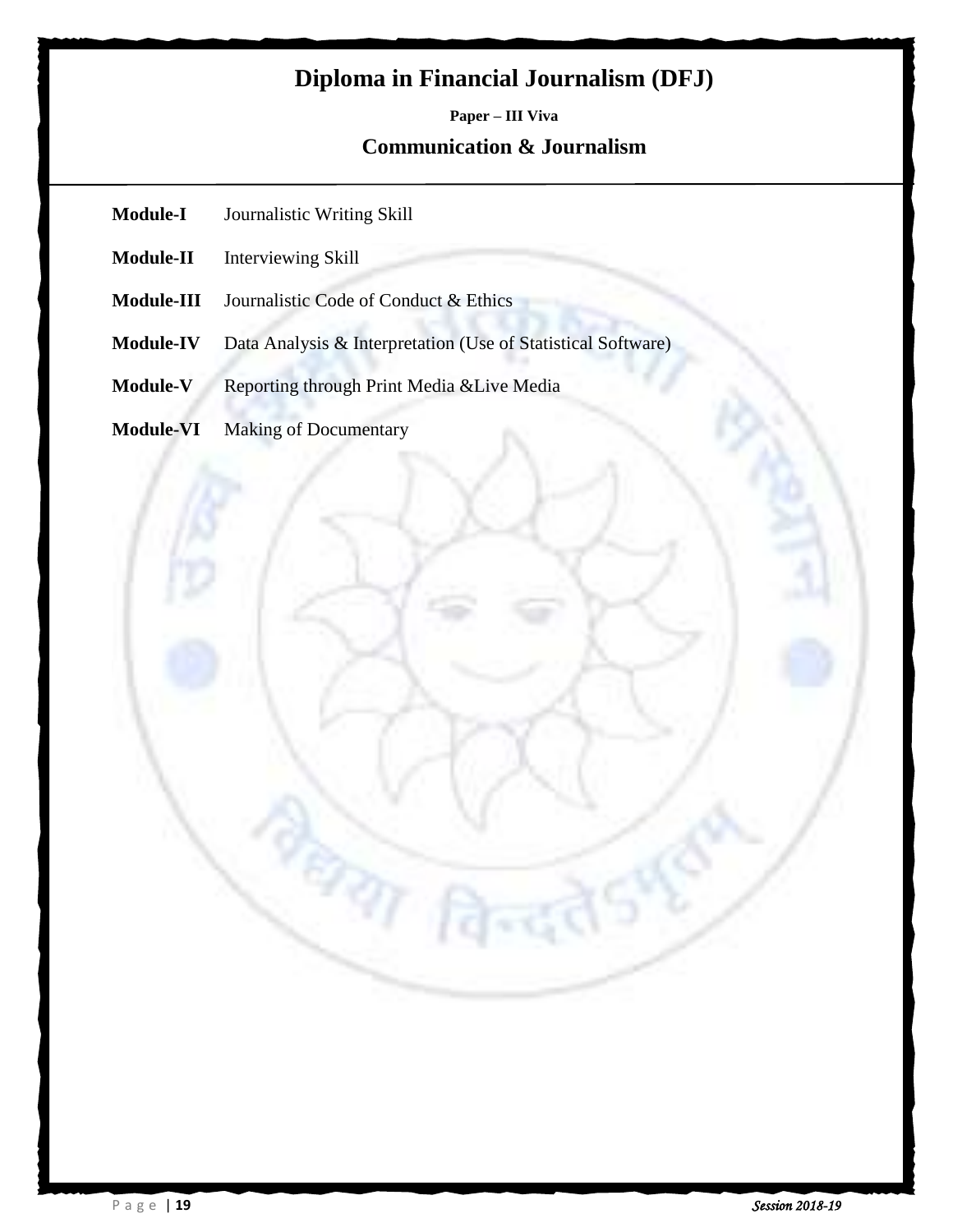# **Diploma in Psephology (DPSe.)**

**Paper - I Theory**

## **Basic Principles and Theories of Psephology (Election Studies)**

1. Introduction to the basic principles and theories of Psephology.

ज्या

- 2. Functioning of Parliamentary System
	- $\triangleright$  Constitutional Provisions
	- Election at Various levels- Centre, State and Local Governments
- 3. Election Commission of India
- 4. State Election Commission
- 5. Political Culture
- 6. Political Communication
- 7. Public Opinion.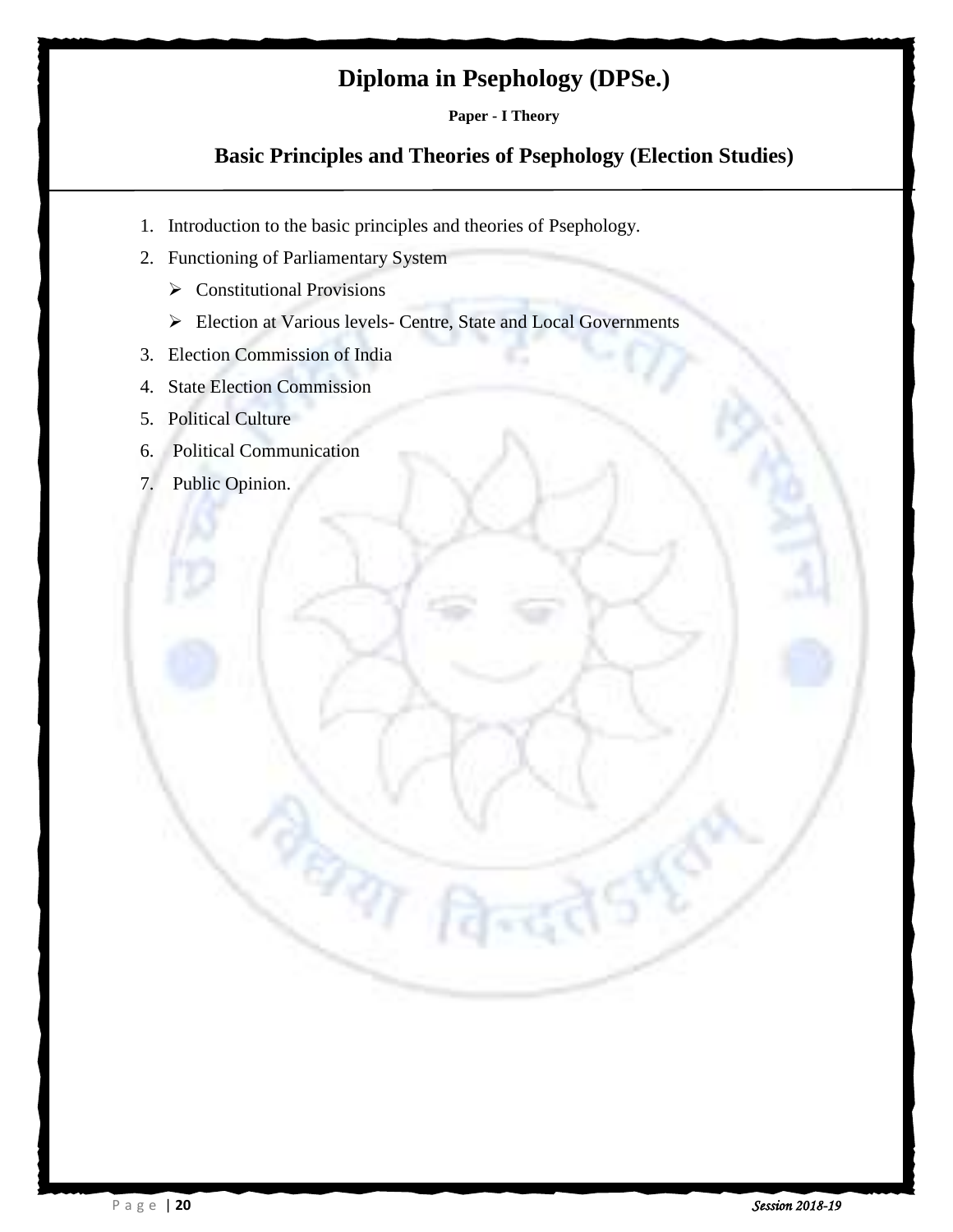# **Diploma in Psephology (DPSe.)**

#### **Paper – II Viva**

#### **Psephology and Data Analytics with reference to Political Branding**

1. Basic Knowledge of Computer : MS Office (Word, Excel, PowerPoint)

प्रका

- 2. Data Analysis and Data Evaluation
- 3. SPSS
- 4. Psepholograph.

 **(***Internals –Project/Data Analysis/Activities Reports - 50 marks, External: Viva on Paper -50 marks Total -100 marks)*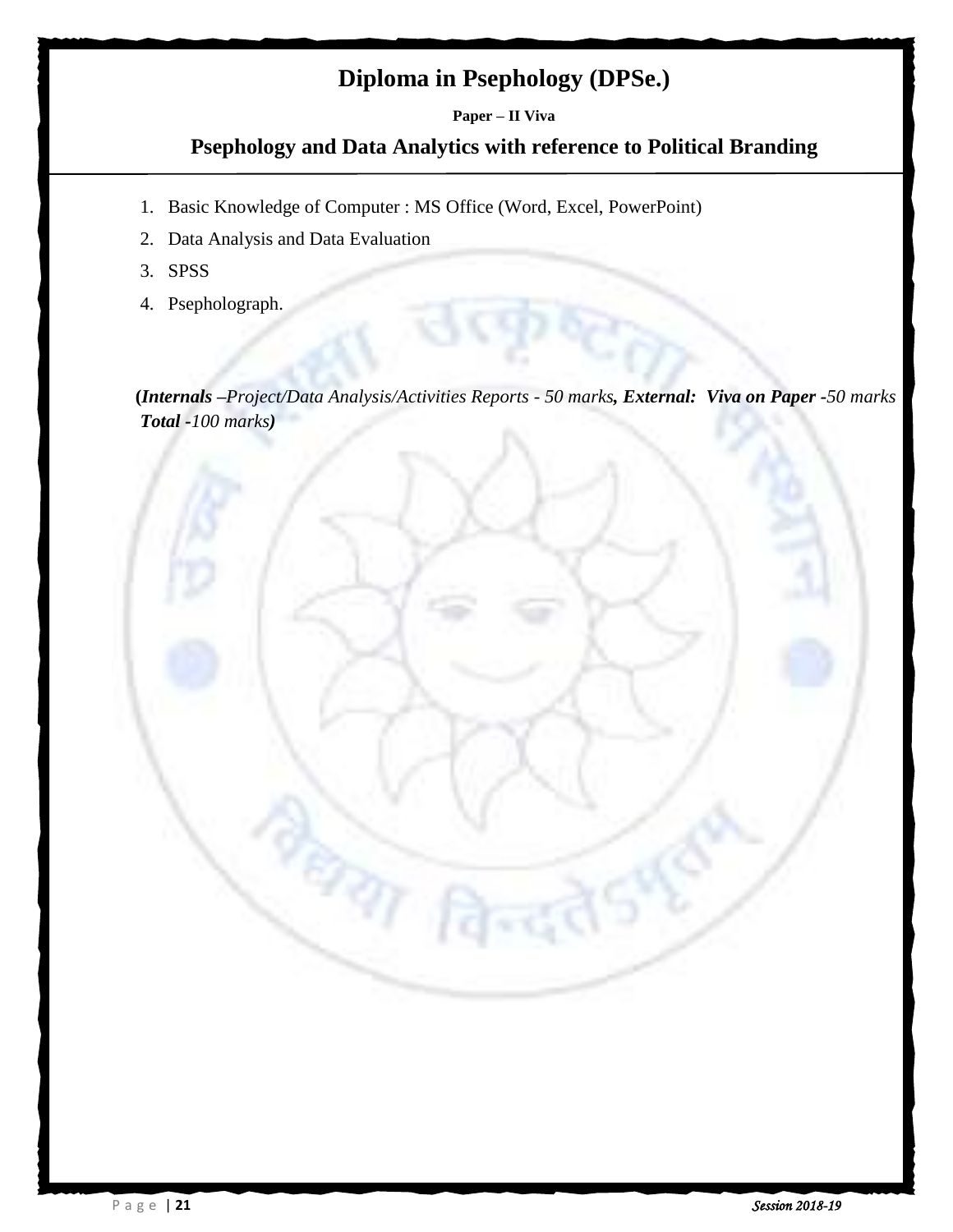# **Diploma in Psephology (DPSe.)**

# **Paper – III Viva Practical training for Study of Election**

- 1. Local Field Educational Tour/ Visits- Model Villages, Gram Panchayats, Jila Parishads, Municiple, Corporation etc.
- 2. Model Parliament
- 3. Campaign Management studies in states under Polls

 $\partial\overline{\eta}$ 

- 4. 10 days National/ International study tour.
- 5. Internship MPISSR- Ujjain, Ambedkar Research Institute MHOW
- 6. Any other relevant/ Recent Political Trends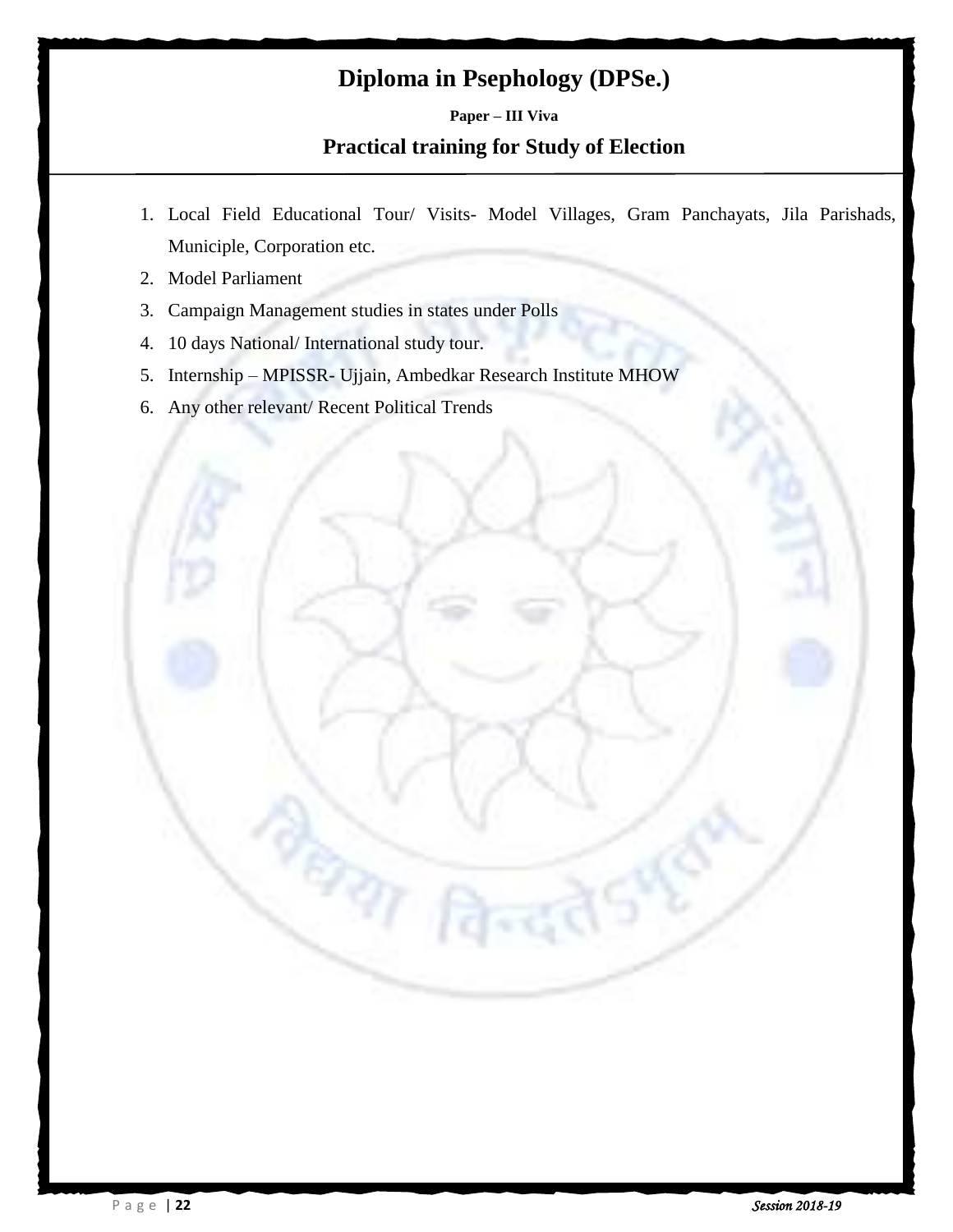# **Diploma in Integrated Rural Development (DIRD)**

#### **Paper - I Theory**

#### **Basics of Rural Development**

- 1. 1.1 Meaning and elements of Rural Development
	- 1.2 Role of Agriculture in Indian Economy
	- 1.3 Green Revolution
	- 1.4 Recent trends in agricultural growth in India
	- 1.5 New Agricultural Strategy: Strategy of agricultural development and technological process
- 2. Interregional Variations in growth of output and productivity
- 3. Sustainable Development
- 4. Impact of globalization on agriculture.
- 5. Literacy and promotion of Digital literacy in the rural areas.

ध्या

- 6. Sharing of new technology in the area of Organic forming: to promote organic farming and to make farmers aware to reduce the use of chemical fertilizers.
- 7. Environment Awareness: Plantation (fruits plants).
- 8. Promote digital literacy in the rural area.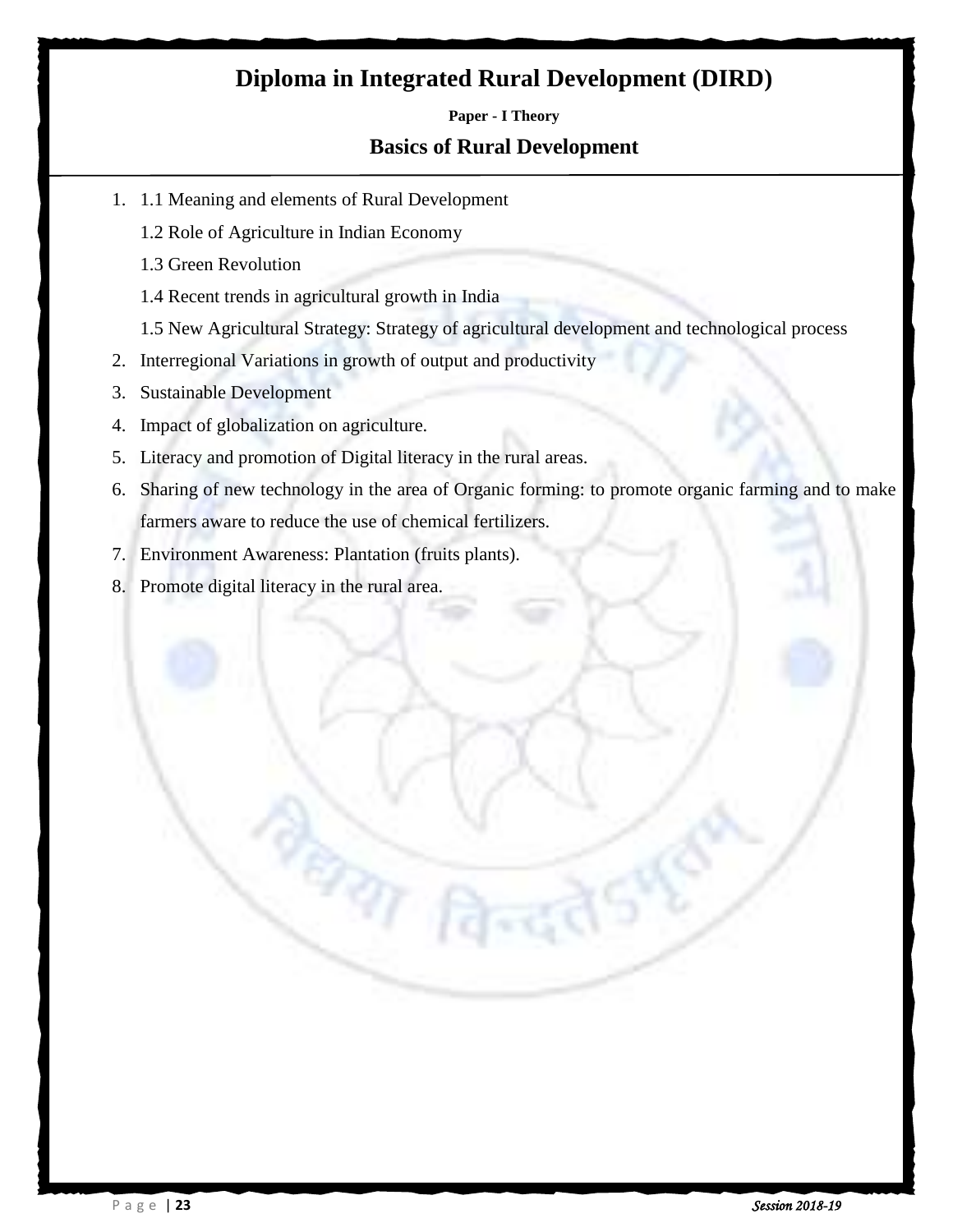# **Diploma in Integrated Rural Development (DIRD)**

#### **Paper – II Vival**

## **Development of Rural Entrepreneurship in India**

- 1. Concept, Characteristics and types of Entrepreneurship, Entrepreneurship and rural Industrialization
- 2. Development of Rural Entrepreneurship in India, factors promoting Entrepreneurship
- 3. Theories of Entrepreneurship
- 4. Problems and prospects of rural Entrepreneurship in India
- 5. Problems and prospects of Women Entrepreneurship and Micro …..
- 6. Policies and programmmes for the Development of Rural Industries
- 7. Khadi and village industries commission
- 8. Rural Industrial Sectors
- 9. Human health and Sanitation
- 10. Rain water harvesting and water resource management.

 $\sigma_{\gamma}$ 

- 11. Animals Health and promotions of animals
- 12. Kitchen Garden.
- 13. Legal Issues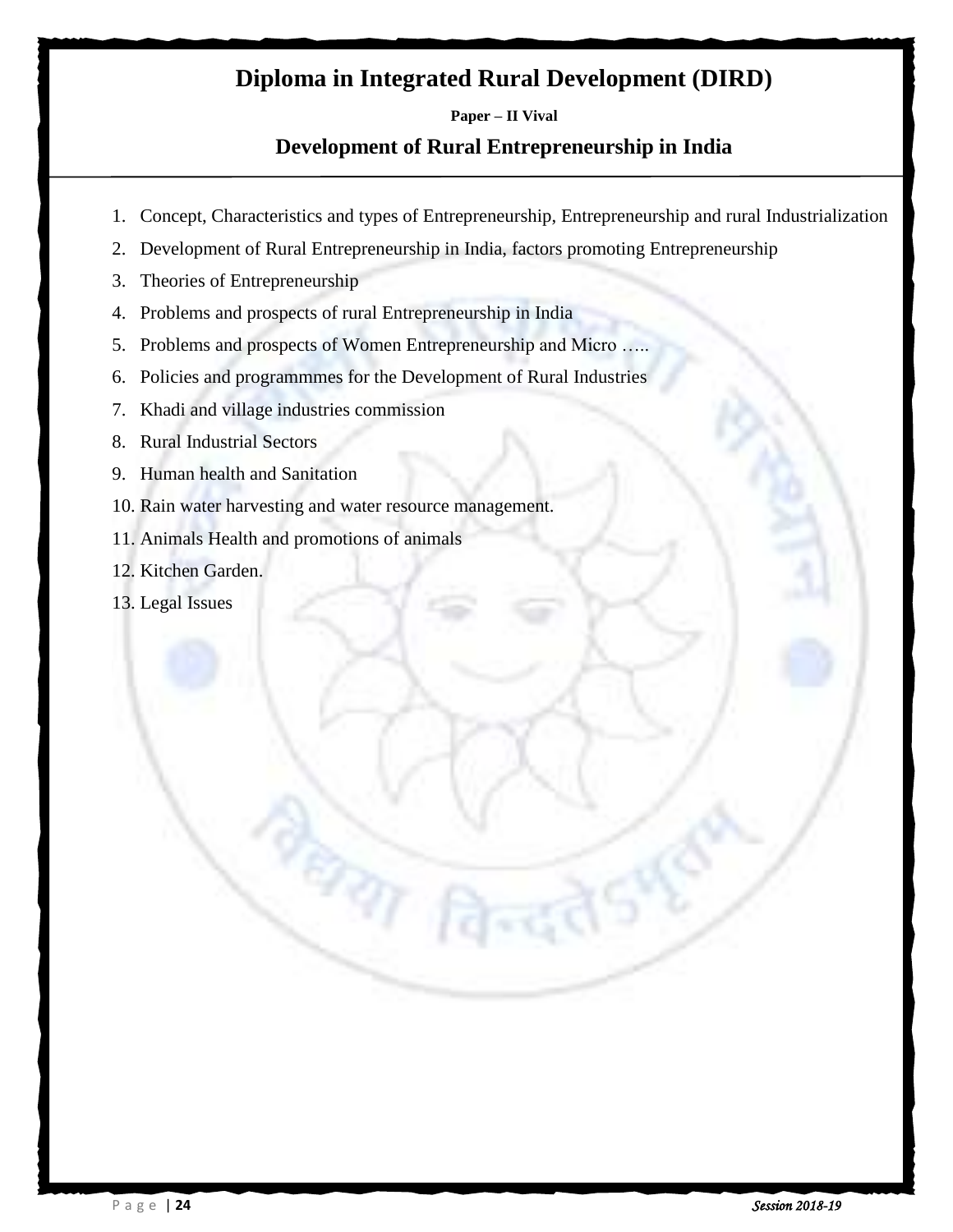# **Diploma in Integrated Rural Development (DIRD)**

#### **Paper – III Viva**

### **Institutions of Rural Development**

- 1. Panchayat Raj Institutions (PRIs): Evolution- Structure functions
- 2. Concept of centralization and Decentralization 73<sup>rd</sup> Constitutional Amendment Act-Devolution of Powers and functions to PRIs
- 3. Role of Panchayati Raj Institutions in Rural Development
- 4. Participatory development; stakeholder and human development

ज्या

5. Cooperative Institutions: Concepts and principles of cooperation types and working of rural cooperatives; Credit cooperatives; marketing cooperatives; Dairy Cooperatives; weavers cooperatives.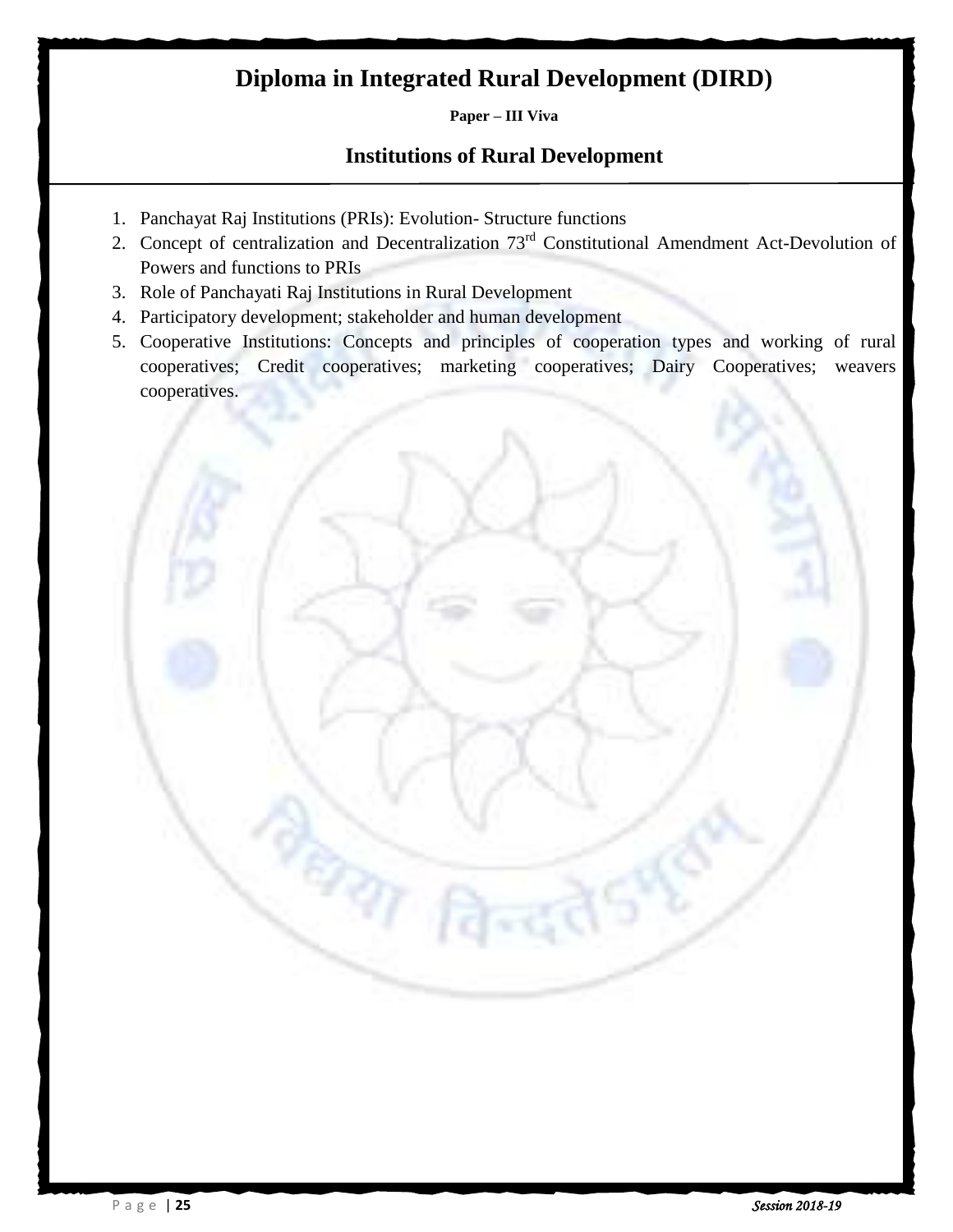# **Diploma in Remote Sensing & GIS (DRSG)**

**Paper - I Theory**

#### **Fundamentals of Remote Sensing Technique**

- $\triangleright$  Principles of Remote Sensing Introduction, Definition of Remote Sensing
- Digital Processing Introduction, Digital Image Data Formats.
- General Coordinate System Introduction, Global Coordinates, Universal Transverse Mercator (UTM).
- Global Positioning System (GPS) Introduction, Characteristics of GPS Satellite, GPS for GIS and Mapping.
- $\triangleright$  Image rectification, Introduction.

रश

 Digital Image Interpretation – Introduction, Interpretation of Remotely Sensed data for Geographic study.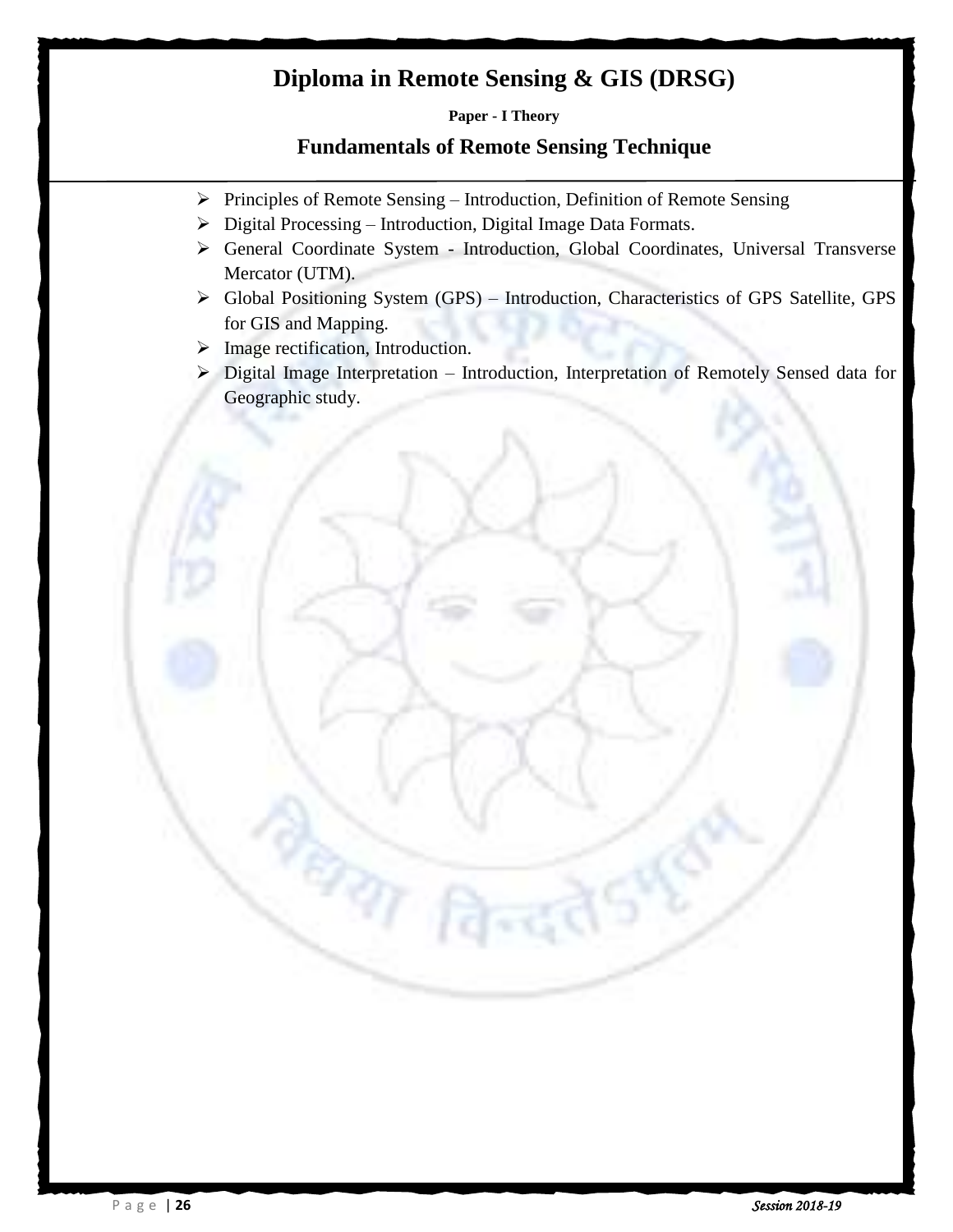# **Diploma in Remote Sensing & GIS (DRSG)**

**Paper – II Practical**

# **Fundamentals of Geographic Information System**

- GIS Requirements- Introduction to computers, Hardware Components, Software, Computer Data Storage.
- $\triangleright$  Introduction of GIS Definition, objectives, elements.

 $\sigma_{\eta}$ 

- $\triangleright$  GIS Input Introduction, Digitizers, Problems with digitizing maps, editing errors from digitizing.
- $\triangleright$  Map & Map analysis Introduction, types, scale, map projections, digital cartography, GIS & Maps.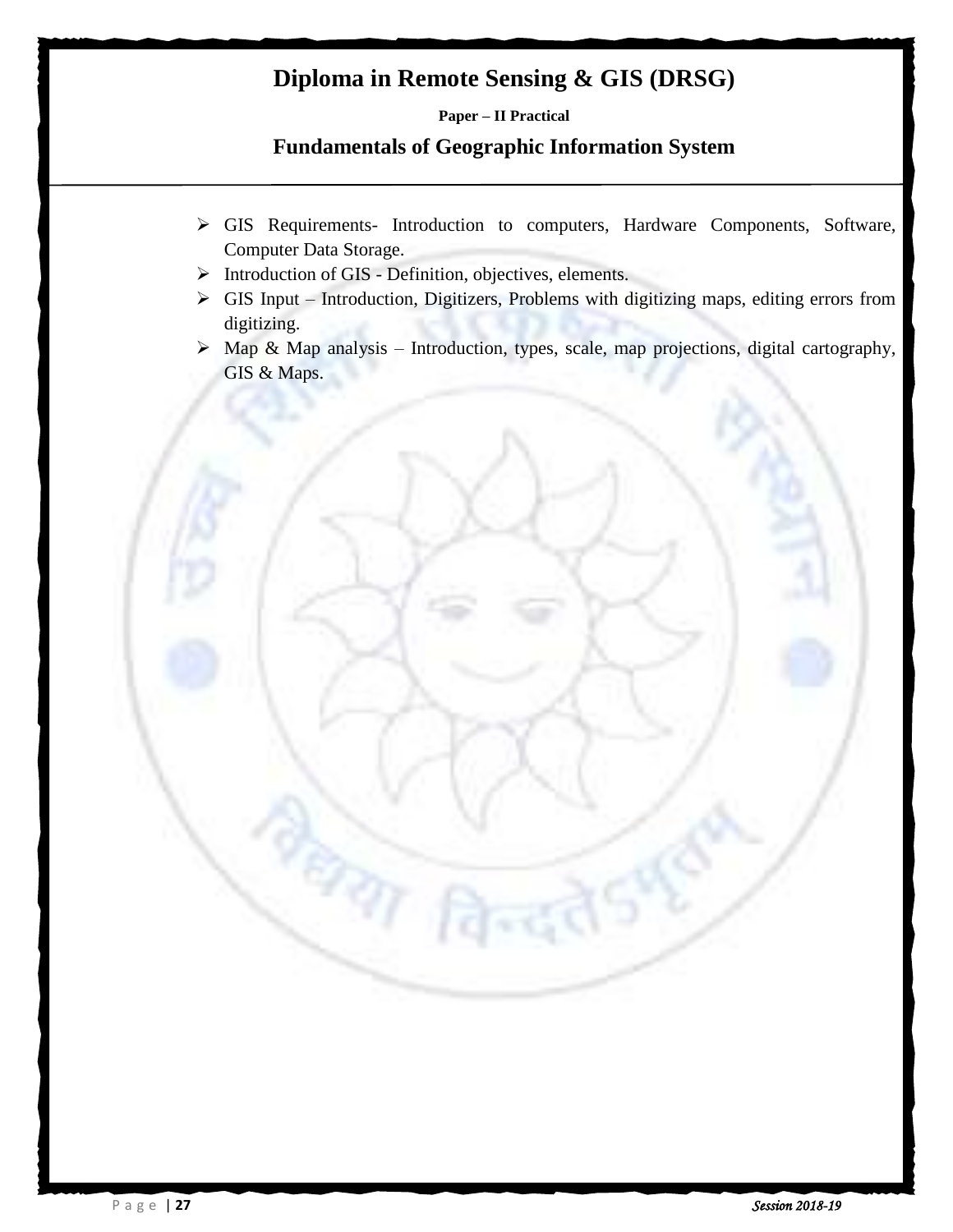# **Diploma in Remote Sensing & GIS (DRSG)**

**Paper – III Practical**

#### **Advance Exercises on Remote Sensing & GIS**

#### **Lab Work-**

Visual interpretation of satellite Data.

 $\tau_{\rm 3T}$ 

- $\triangleright$  Geo referencing of raster data.
- $\triangleright$  Digitization of vector layer.
- $\triangleright$  Thematic map preparation.

#### **Field Work-**

- ▶ General Functions of GPS.
- Basic exercises on GPS.

# **Project work evolution\***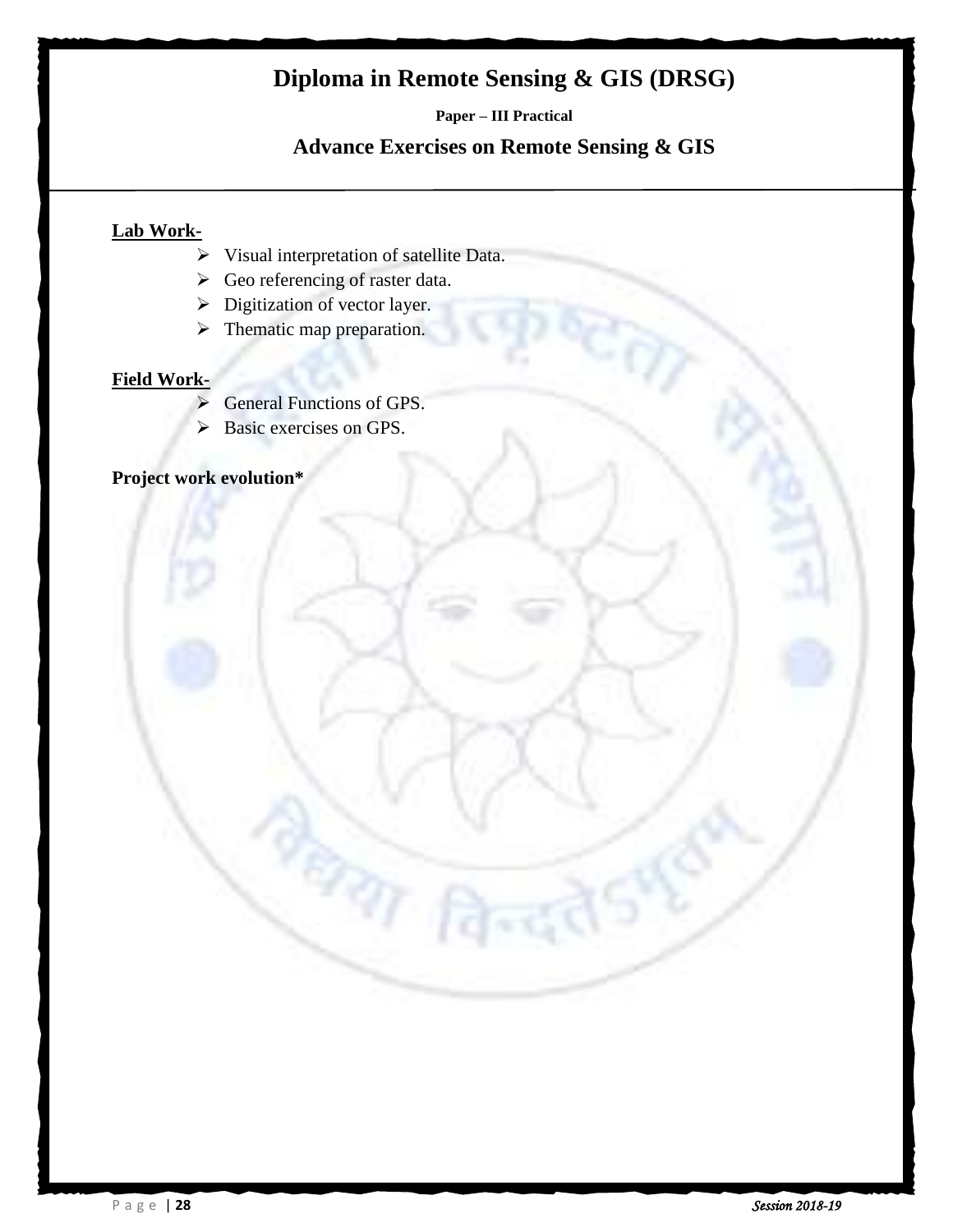# **Certificate Course in English Creative Writing (CECW)**

**Paper - I Theory**

#### **Creativity and Writing**

#### **I.** (A) **Understanding Creativity**

- 1. Inspiration, Imagination
- 2. Sources: Wide Reading, Awareness of the World and Human Nature, Sensitivity to the Issues Concerning the World in General

#### (B) **Natural Aptitude and Talent for Writing**. Why do we write? Purpose, Readership, Propaganda

#### **II. Basics of Writing**

- 1) Language Structure, Grammar, Usage, Vocabulary (All Grammatical Items to be covered)
- 2) Formal and Informal use of English
- 3) Literary Usage: Figures of Speech, Registers, Style

#### **III. Forms of Creative Writing**

- 1. Poetry: Various Forms: The Lyric, The Sonnet, The Epic, The Idyll, The Satire, The Elegy, The Ballad
- 2. The Novel And Short Story
- 3. The Essay
- 4. The Drama
- 5. Writing For Children

#### **IV. Projects on Writing**

- 1. Writing Scripts, Dramas, Radio Plays
- 2. Writing Dialogues on Various Subjects
- 3. Writing Short Stories/ Novella
- 4. Writing Memories, Biographies/Autobiographies

್ಯಾ

5. Writing Poetry

#### **Paper - II Viva**

# **Project on Writing**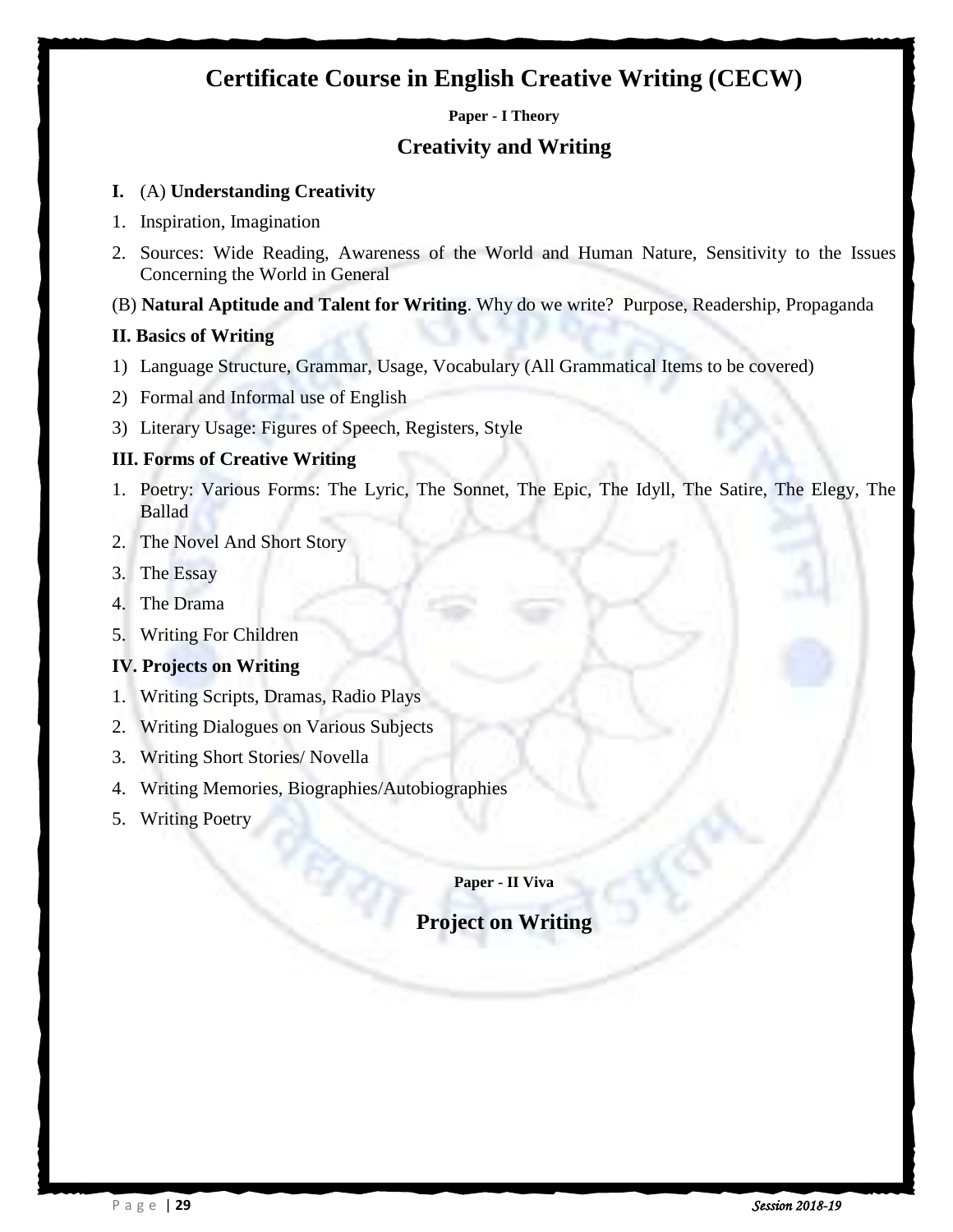# **Certificate Course in Psychology for 'Well (CPWB)**

#### **Paper – 1 Theory**

#### **Basic Concepts of Positive Psychology**

- 1) Positive Psychology: A Historical and Contextual overview; Relationship between Indian Psychology and Positive Psychology.
- 2) Correlates and Predictors of Life Satisfaction and Subjective Well Being; Positive Emotions.
- 3) The Mindscapes and Outcomes of Positivity; Major theories and Models: Self Determination theory, Broaden and Built theory, Authentic Happiness.
- 4) Latest Researches on Optimism, Flow, Resilience, Positive Ageing, Character Strengths and Barriers in developing them.
- 5) Practicing Positive Psychology in Everyday life: Positive Resonance, Loving-kindness Meditation Gratitude and their benefits.

# **Paper – 2 Practical Applied Positive Psychology**

- 1) Activities on Happiness, Gratitude, Optimism, Flow, Resilience, Mindfulness and Character Strengths.
- 2) Group Talk/ Movie every Saturday.
- 3) Growth-check every Monday.
- 4) Visit to Anandam, Ministry of Happiness, Madhya Pradesh.

श्या विन्द

5) Expert lectures by renowned Positive Psychology Practitioners working in Reputed Universities.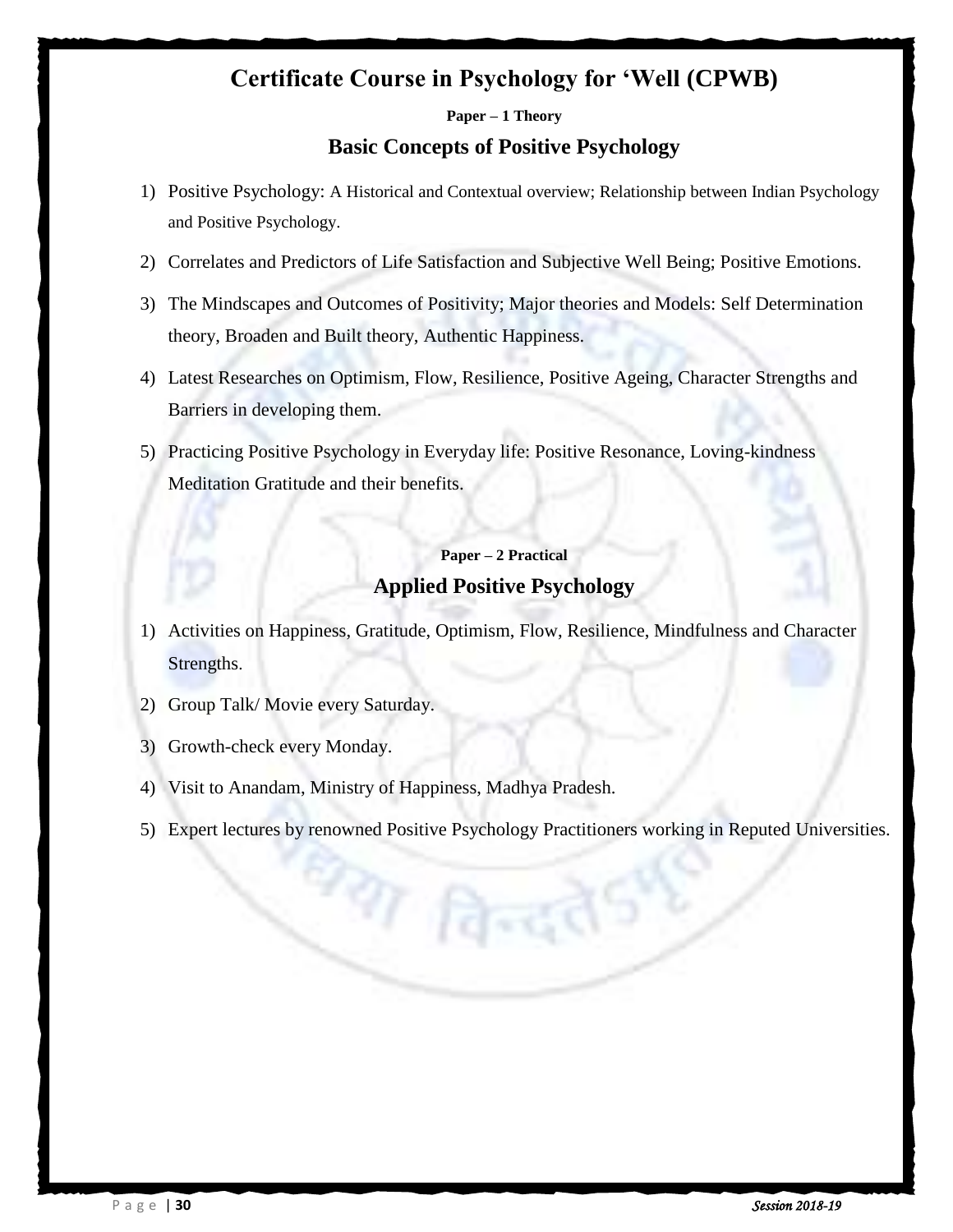# **Certificate Course in Cryptography (CCC)**

**Paper – 1 Theory**

#### **Introduction to Cryptography**

#### **UNIT-I**

Cryptography, Cryptanalysis, Cryptology, Cryptography Definitions, History of Cryptography: Ancient Ciphers, Machine Ciphers, Jefferson cylinder, Wheatstone disc, Enigma Rotor machine. Classical Cryptography: Classical Cryptographic Techniques, Caesar Cipher - a monoalphabetic cipher, Cryptanalysis of the Caesar Cipher, polyalphabetic Cipher, Shift Cipher, Affine Cipher.

#### **UNIT-II**

Transposition Cipher, Scytale Cipher, Row Transposition ciphers, Block (Columnar) Transposition ciphers, product cipher. Cryptographic functions: Secret key function, Public key function, Hash function. Message Encryption: Using Secret Key Encryption, Using Public Key Encryption

#### **UNIT-III**

Secret Key Cryptography, About the Key Space, Data Encryption Standard, Triple Data Encryption Standard, Public Key Cryptography, Symmetric and Asymmetric Encryption, Digital Signature.

**Paper – 2 Practical**

#### **Mathematics for Cryptography**

#### **UNIT-I**

Integer Arithmetic: Integer division, Divisibility, Linear Diophantine equations. Modular Arithmetic: Modulo operator, Set of residues Zn, Congruence, Operations in Zn, Inverses, Addition and Multiplication Table, Two More Sets.

#### **UNIT-II**

Matrices: Definitions, Operations and Relations, Inverses, Residue Matrices, Linear Congruence: Single variable linear equations, Set of linear equations. Primes: Definitions, Cardinality of primes, Checking for primeness.

**PAT Pare**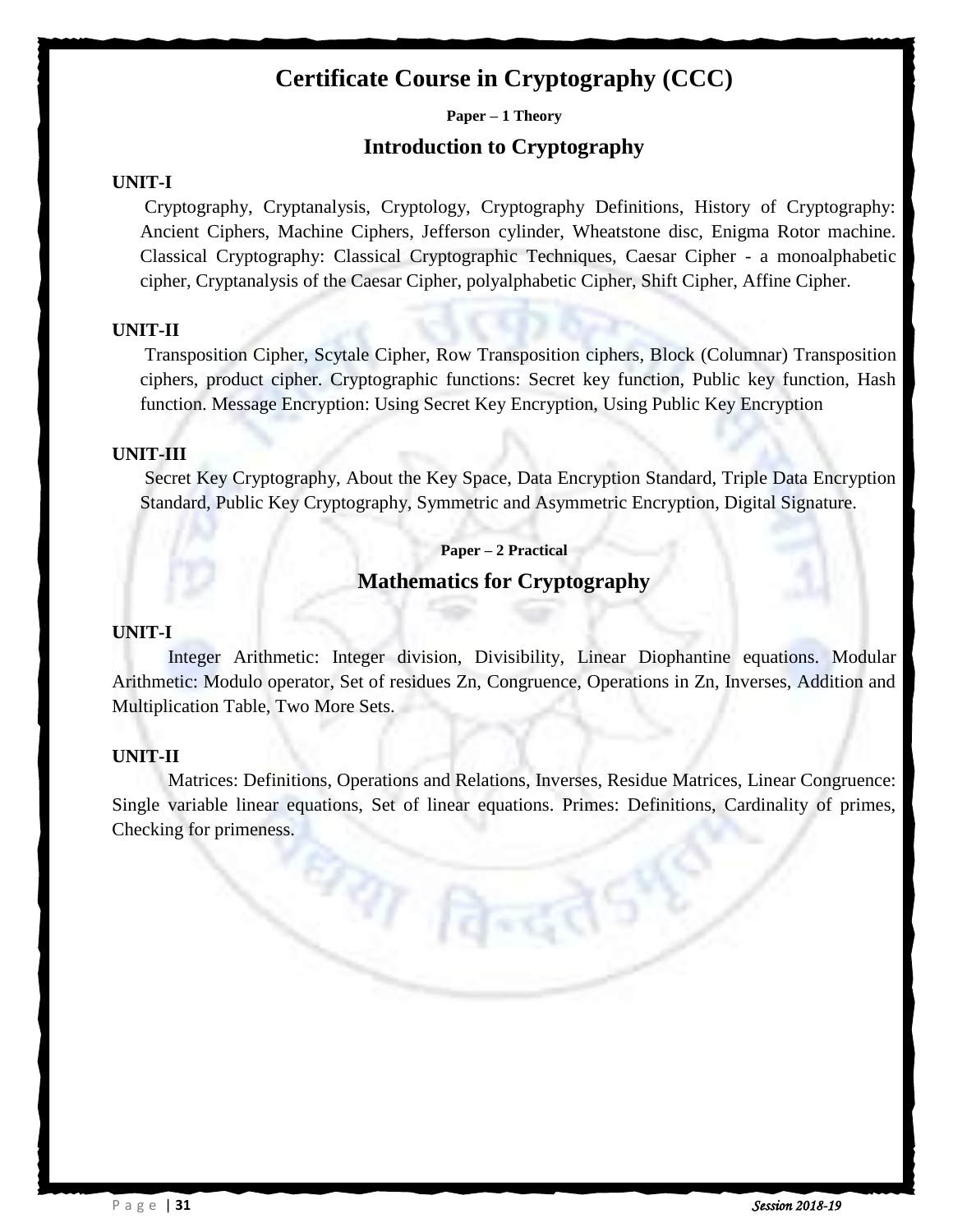# **Certificate Course in Spoken English (CSE)**

#### **Paper – I Theory**

#### **Proficiency in Spoken English**

- 1. Phonetics : Vowels, Consonants, Diphthongs, Homophones and Organs of Speech
- 2. Spoken Skills : Intonation, Accents, Fluency, Accuracy
- 3. Grammar: Parts of Speech, Types of Sentences, Tenses, Articles,
- 4. Vocabulary : Idioms and Phrases, Suffixes & Prefixes
- 5. Writing Skills: Expansion of Ideas, Report & Precis Writing

#### **Paper – II Viva**

#### **Pragmatic Aspects**

1. Oral Expression of the language - Fluency, Accuracy

ध्या

- 2. Pronunciation of Words Intonation, Accents
- 3. Introduction: Self, Other's, Greeting, Leave taking, Making requests, Expressing emotions: gratitude, apologizing, Enquiring, Dialogue at different situations: At the Post Office, Bank, Railway Station, Airport, Government Offices, Doctor"s Clinic, Market Place etc. Accepting and declining invitations, Phone Skills, Giving compliments, Making an appointment.
- 4. Public Speaking; Seminars and Presentation, Welcome Address and Vote of Thanks, Anchoring a Programme.
- 5. Elocution Competitions, Extempore Competitions, Enactment of Plays, Short Presentations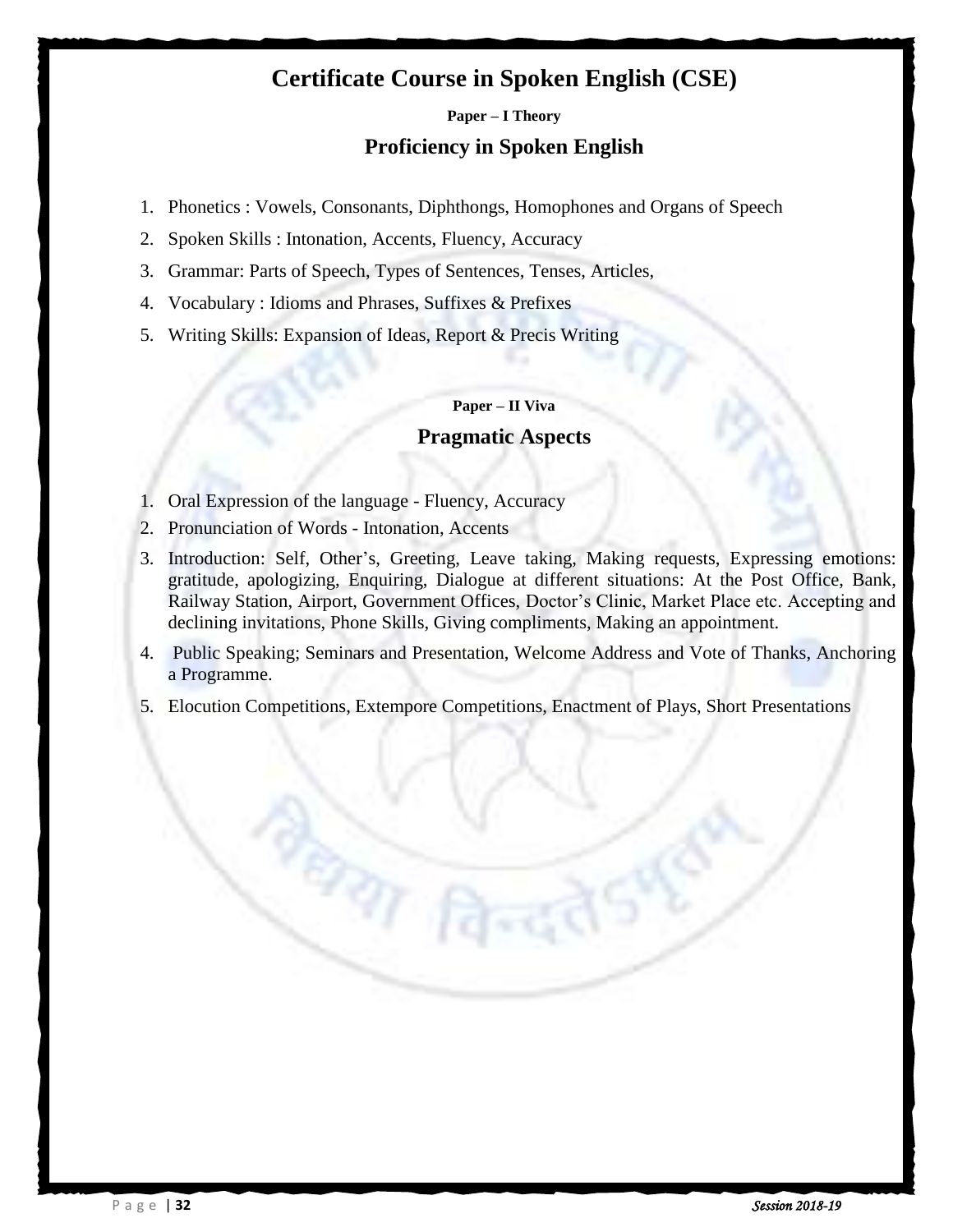# **Certificate Course in French Language (CFL)**

French language has been introduced in 2006 in association with Alliance de Francaise, Bhopal. The Alliance Francaise, founded in 1883 in Paris, is a cultural non-profit association. It is an established world renowned network made up of 1071 centres in 137 countries which make the Alliance Francaise the largest French teaching and cultural network in the world. In Bhopal, the Alliance Francaise was founded in 1983.Over 1,000 students attend classes at all levels every year. It is supported in part by the French Government and provides DELF exams. Speaking French open up study opportunities at renowned French universities and Business Schools.

An ability to speak French and English is an advantage on the international job market. It opens the doors of French companies in France and in other French speaking parts of the World. The Francophonie, the international organisation of French-speaking countries, comprises 68 states and governments over five continents.

French is both a working language and an official language of the United Nations, the European Union, UNESCO, NATO, the International Red Cross and international courts. French is also the only language, alongside English, that is taught in every country in the world. It is also the international language of cooking, fashion, theatre the visual arts, dance and architecture.

France is the world"s number-one tourist destination and attracts more than 80 million visitors a year. A little French makes it so much more enjoyable to visit Paris and all the regions of France. After English and German, French is the third most used language on the Internet, ahead of Spanish. French is an easy language to learn. It does not take long to reach a level where you can communicate in French.

French is a good base for learning other languages, especially Romance languages (Spanish, Italian, Portuguese and Romanian) as well as English, since fifty per cent of current English vocabulary is derived from French.

**PAT R**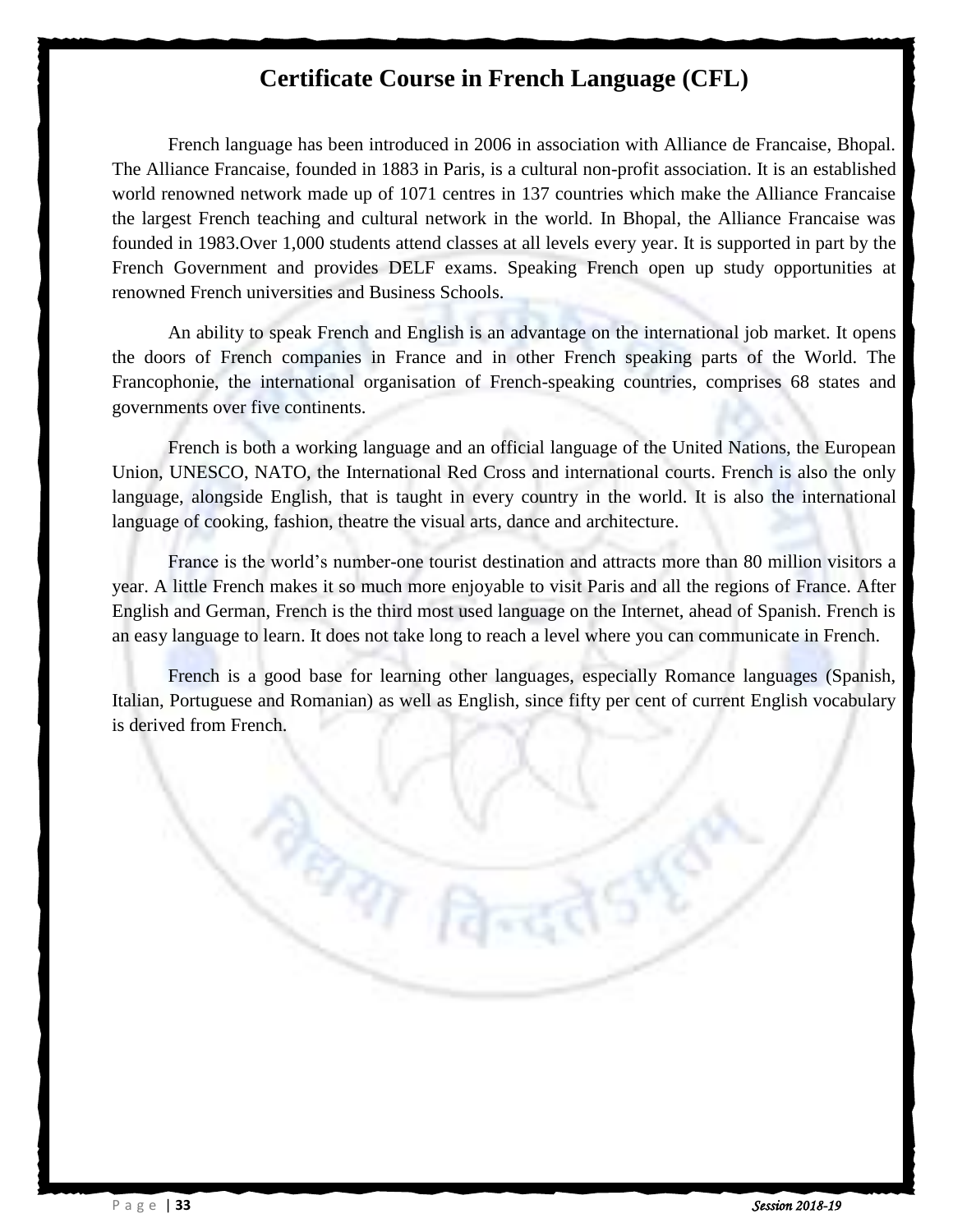# **Foundation Course for Common Admission Test (FCCAT)**

#### **NUMBER THEORY (Session 1 to 7)**

Classification, Divisibility Test, Multiples, Trailing Zeroes, Binary Operations, Factor Theory, Surds & Indices HCF / LCM And Applications Reminder Theory, Power Cycle, Base System, Number System Test.

#### **PERCENTAGES (Session 8 to 11)**

Percentage + Simple Interest N Compound Interest, Profit, Loss N Discount -1 ( Concept / Discuss Range Of Question) , Profit, Loss N Discount -2( False Weight /SP Equal / Discount )Percentage Test

#### **RATIO (Session 12 to 15)**

Ratio, Variation, Chain Rule, Partnership, Averages, Mixtures/ Allegation, Ratio Test,

#### **WORK AND TIME (Session 16-17)**

Work/ Pipes Concept, Varied Problems On The Same, Work And Time Test

#### **TIME, SPEED & DISTANCE (Session 18 to 21)**

Unit Conversion / Proportionality Based Questions/ Average Speed, Relative Speed-Applications/Crossing Time/Boats & Streams, Circular Motion/Races/ Games Of Skills / Clocks , Times Speed Distance Test

#### **ALGEBRA (Session 20 to 26)**

Linear / Quadratic-Higher Order Equations, Coordinate Geometry /Functions And Graphs, Function Contd.- Cat Problems, Inequalities & Maxima/Minima, Progressions-Ap/Gp/Mixed/Miscellaneous, Algebra Test-1 ,Algebra Test -2

#### **GEOMATRY (Session 27 to 33)**

Line, Angels And Triangles, Polygons/Quadrilaterals/Properties Comparisons, Circles And Tangents, 2D Mensuration, 3D Mensuration, Geometry Test-1 , Geometry Test-2

#### **MODERN MATHS (Session 34 to 38)**

Counting Principlesrevision, Permutations under Various Cases (Pnc-1), Combination/Selection, Grouping/Distribution (Pnc-2), Probability, Set Theory, Modern Maths Test

#### **English (Session 39 to 58)**

Vocablary Session-Introduction, Rc (Reading Comprehension)-Retention , Title, Central Idea And Summary, Parts Of Speech Introduction, Nouns & Pronouns In Details +Exercise, Para Jumblesconcept And Exercise, Subjest Verb Agreement Concept, Exercise+Vocab Exercise Based On Eld-1, Logical Completion Of Idea(LCI) Concept +Practice Exercise, Comprehensive Test, Critical Reasoning Concept+ Previous Question, Adjective And Adverbs Theory Exercise, Tense Theory +Exercise +SNAP Questions, FIJ( Fact Inference Judgment) Concept+Practice, A Practice Of Logical Completion +Article Theory, Usage Based Vocabulary+Practice Of Previous Questiona Practice Of Logical